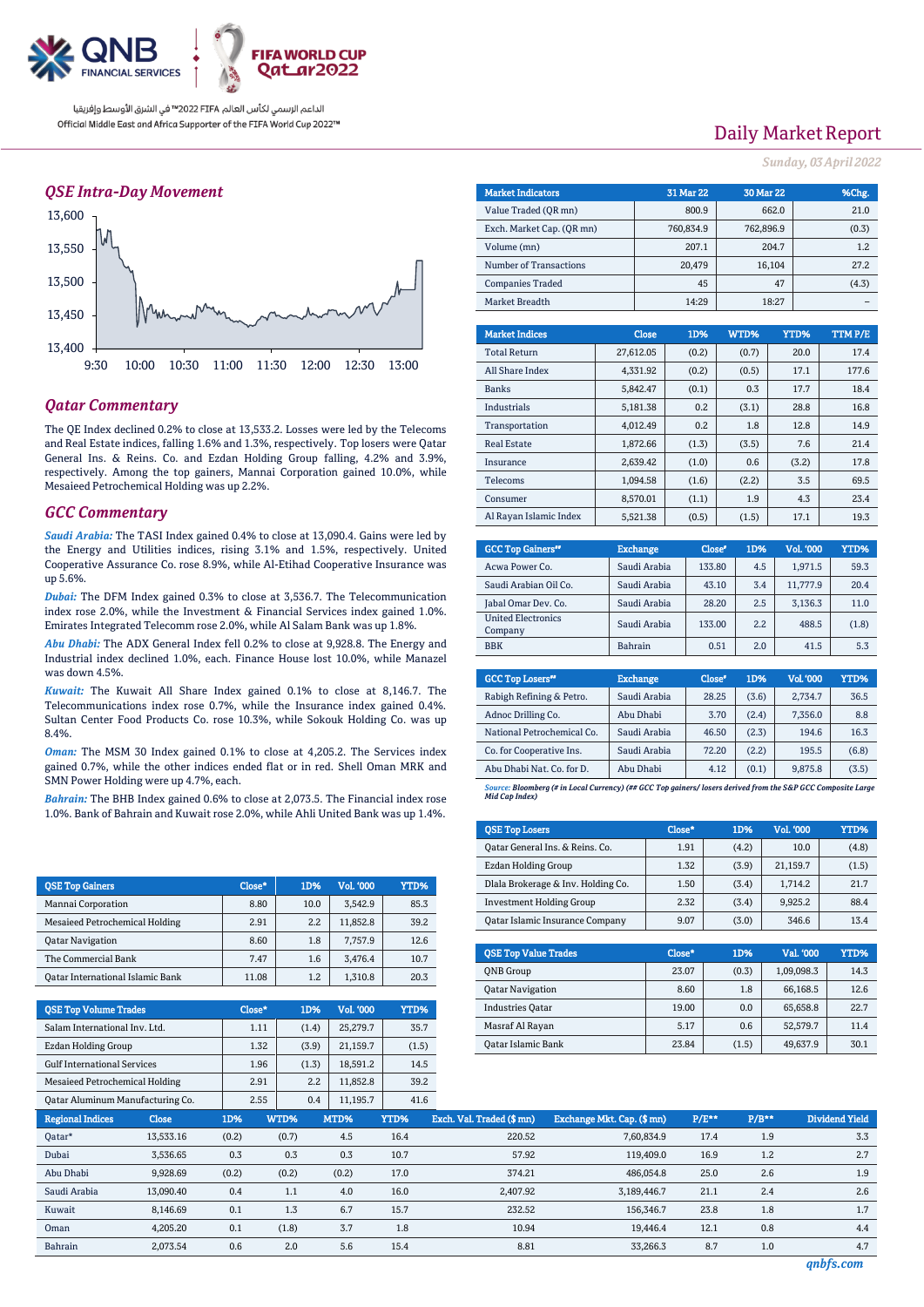

# Daily Market Report

### *Sunday, 03April 2022*

*Source: Bloomberg, Qatar Stock Exchange, Tadawul, Muscat Securities Market and Dubai Financial Market (\*\* TTM; \* Value traded (\$ mn) do not include special trades, if any)*

### *Qatar Market Commentary*

- The QE Index declined 0.2% to close at 13,533.2. The Telecoms and Real Estate indices led the losses. The index fell on the back of selling pressure from Qatari shareholders despite buying support from GCC, Arab and Foreign shareholders.
- Qatar General Ins. & Reins. Co. and Ezdan Holding Group were the top losers, falling 4.2% and 3.9%, respectively. Among the top gainers, Mannai Corporation gained 10.0%, while Mesaieed Petrochemical Holding was up 2.2%.
- Volume of shares traded on Thursday rose by 1.2% to 207.1mn from 204.7mn on Wednesday. However, as compared to the 30-day moving average of 301.9mn, volume for the day was 31.4% lower. Salam International Inv. Ltd. and Ezdan Holding Group were the most active stocks, contributing 12.2% and 10.2% to the total volume, respectively.

| <b>Overall Activity</b>        | <b>Buy %*</b> | Sell %*  | Net (OR)        |
|--------------------------------|---------------|----------|-----------------|
| Qatari Individuals             | 28.88%        | 35.49%   | (52,980,046.6)  |
| <b>Qatari Institutions</b>     | 21.43%        | 32.58%   | (89,332,898.8)  |
| Oatari                         | 50.30%        | 68.07%   | (142.312.945.4) |
| <b>GCC</b> Individuals         | 0.64%         | 0.90%    | (2,103,193.2)   |
| <b>GCC</b> Institutions        | 4.91%         | 2.49%    | 19.336.222.0    |
| GCC                            | 5.55%         | 3.40%    | 17,233,028.8    |
| Arab Individuals               | 8.77%         | 8.32%    | 3,612,687.6     |
| Arab Institutions              | $0.00\%$      | $0.00\%$ |                 |
| <b>Arab</b>                    | 8.77%         | 8.32%    | 3,612,687.6     |
| Foreigners Individuals         | 2.18%         | 1.71%    | 3,773,427.7     |
| <b>Foreigners Institutions</b> | 33.19%        | 18.50%   | 117,693,801.3   |
| <b>Foreigners</b>              | 35.38%        | 20.21%   | 121,467,229.0   |

*Source: Qatar Stock Exchange (\*as a % of traded value)*

### *Earnings Releases, Global Economic Data and Earnings Calendar*

#### Earnings Releases

| Company                                  | <b>Market</b> | <b>Currency</b> | Revenue<br>$(mn)$ 402021 | % Change<br>YoY | <b>Operating Profit</b><br>$(mn)$ 402021 | % Change<br>YoY | <b>Net Profit</b><br>$(mn)$ 402021 | % Change<br>YoY |
|------------------------------------------|---------------|-----------------|--------------------------|-----------------|------------------------------------------|-----------------|------------------------------------|-----------------|
| Anaam International Holding Group*       | Saudi Arabia  | <b>SR</b>       | 0.01                     | $-5.6%$         | (0.02)                                   | N/A             | (0.02)                             | N/A             |
| Alujain Corp.*                           | Saudi Arabia  | <b>SR</b>       | 519.3                    | 3511.3%         | 334.6                                    | 59.3%           | 1,622.3                            | 682.6%          |
| Al Moammar Information Systems Co.*      | Saudi Arabia  | <b>SR</b>       | 642.3                    | $-8.7%$         | 77.3                                     | $-24.3%$        | 56.5                               | $-33.6%$        |
| Jabal Omar Development Co.*              | Saudi Arabia  | <b>SR</b>       | 310.4                    | 75.7%           | (458.3)                                  | N/A             | 946.2                              | N/A             |
| Al-Baha Investment and Development Co.*  | Saudi Arabia  | <b>SR</b>       | 11.4                     | 2.1%            | (6.3)                                    | N/A             | (9.1)                              | N/A             |
| Al Abdullatif Industrial Investment Co.* | Saudi Arabia  | <b>SR</b>       | 641.5                    | 37.6%           | (20.3)                                   | N/A             | (47.8)                             | N/A             |
| Al Jouf Cement Co.*                      | Saudi Arabia  | <b>SR</b>       | 226.5                    | $-10.1%$        | 27.1                                     | $-43.5%$        | (151.0)                            | N/A             |
| Middle East Specialized Cables Co.*      | Saudi Arabia  | <b>SR</b>       | 516.5                    | $-1.7%$         | (5.3)                                    | N/A             | (22.7)                             | N/A             |

*Source: Company data: DFM, ADX, MSM, TASI, BHB. (#Values in Thousands, \*Financial for FY2021)*

#### Global Economic Data

| <b>Date</b> | <b>Market</b> | <b>Source</b>                            | <b>Indicator</b>                     | Period | <b>Actual</b> | <b>Consensus</b>  | <b>Previous</b>  |
|-------------|---------------|------------------------------------------|--------------------------------------|--------|---------------|-------------------|------------------|
| 03/31       | <b>US</b>     | <b>Bureau of Economic Analysis</b>       | Personal Income                      | Feb    | 0.50%         | 0.50%             | 0.00%            |
| 03/31       | <b>US</b>     | <b>Bureau of Economic Analysis</b>       | <b>Personal Spending</b>             | Feb    | 0.20%         | 0.50%             | 2.10%            |
| 03/31       | <b>US</b>     | <b>Bureau of Economic Analysis</b>       | <b>PCE Deflator MoM</b>              | Feb    | 0.006         | 0.006             | 0.005            |
| 03/31       | <b>US</b>     | <b>Bureau of Economic Analysis</b>       | <b>PCE Deflator YoY</b>              | Feb    | 0.60%         | 0.60%             | 0.60%            |
| 03/31       | <b>US</b>     | <b>Bureau of Economic Analysis</b>       | <b>PCE Core Deflator MoM</b>         | Feb    | 0.40%         | 0.40%             | 0.50%            |
| 03/31       | <b>US</b>     | <b>Bureau of Economic Analysis</b>       | <b>PCE Core Deflator YoY</b>         | Feb    | 5.40%         | 5.50%             | 5.20%            |
| 03/31       | <b>US</b>     | Department of Labor                      | <b>Initial Jobless Claims</b>        | 26-Mar | 202k          | 196 <sub>k</sub>  | 188 <sub>k</sub> |
| 03/31       | <b>US</b>     | Department of Labor                      | <b>Continuing Claims</b>             | 19-Mar | 1307k         | 1340 <sub>k</sub> | 1342k            |
| 03/31       | <b>US</b>     | <b>U.S. Department of Energy</b>         | EIA Natural Gas Storage Change       | 25-Mar | 26            | 26                | $-51$            |
| 03/31       | <b>UK</b>     | Nationwide Building Society              | Nationwide House PX MoM              | Mar    | 1.10%         | 0.50%             | 1.70%            |
| 03/31       | <b>UK</b>     | Nationwide Building Society              | Nationwide House Px NSA YoY          | Mar    | 13.40%        | 14.30%            | 12.60%           |
| 03/31       | <b>UK</b>     | <b>UK Office for National Statistics</b> | <b>Current Account Balance</b>       | 40     | $-7.3b$       | $-18.5b$          | $-28.9b$         |
| 03/31       | <b>UK</b>     | <b>UK Office for National Statistics</b> | GDP OoO                              | 40 F   | 1.30%         | 1.00%             | 1.00%            |
| 03/31       | <b>UK</b>     | <b>UK Office for National Statistics</b> | <b>GDP YoY</b>                       | 40 F   | 6.60%         | 6.50%             | 6.50%            |
| 03/31       | <b>UK</b>     | <b>UK Office for National Statistics</b> | Private Consumption QoQ              | 40 F   | 0.50%         | 1.20%             | 1.20%            |
| 03/31       | <b>UK</b>     | <b>UK Office for National Statistics</b> | Government Spending QoQ              | 40 F   | 1.50%         | 1.90%             | 1.90%            |
| 03/31       | <b>UK</b>     | <b>UK Office for National Statistics</b> | Gross Fixed Capital Formation QoQ    | 40 F   | 1.10%         | 2.20%             | 2.20%            |
| 03/31       | <b>UK</b>     | <b>UK Office for National Statistics</b> | Exports OoO                          | 40 F   | 6.90%         | 4.90%             | 4.90%            |
| 03/31       | <b>UK</b>     | UK Office for National Statistics        | Imports QoQ                          | 4QF    | 0.30%         | $-1.50%$          | $-1.50%$         |
| 03/31       | <b>UK</b>     | <b>UK Office for National Statistics</b> | Total Business Investment QoQ        | 4QF    | 1.00%         | 0.90%             | 0.90%            |
| 03/31       | <b>UK</b>     | <b>UK Office for National Statistics</b> | <b>Total Business Investment YoY</b> | 40 F   | 1.00%         | $-0.80%$          | $-0.80%$         |
| 03/31       | Germany       | German Federal Statistical Office        | <b>Retail Sales MoM</b>              | Feb    | 0.30%         | 0.50%             | 2.00%            |
| 03/31       | Germany       | German Federal Statistical Office        | Retail Sales NSA YoY                 | Feb    | 7.10%         | 6.30%             | 10.30%           |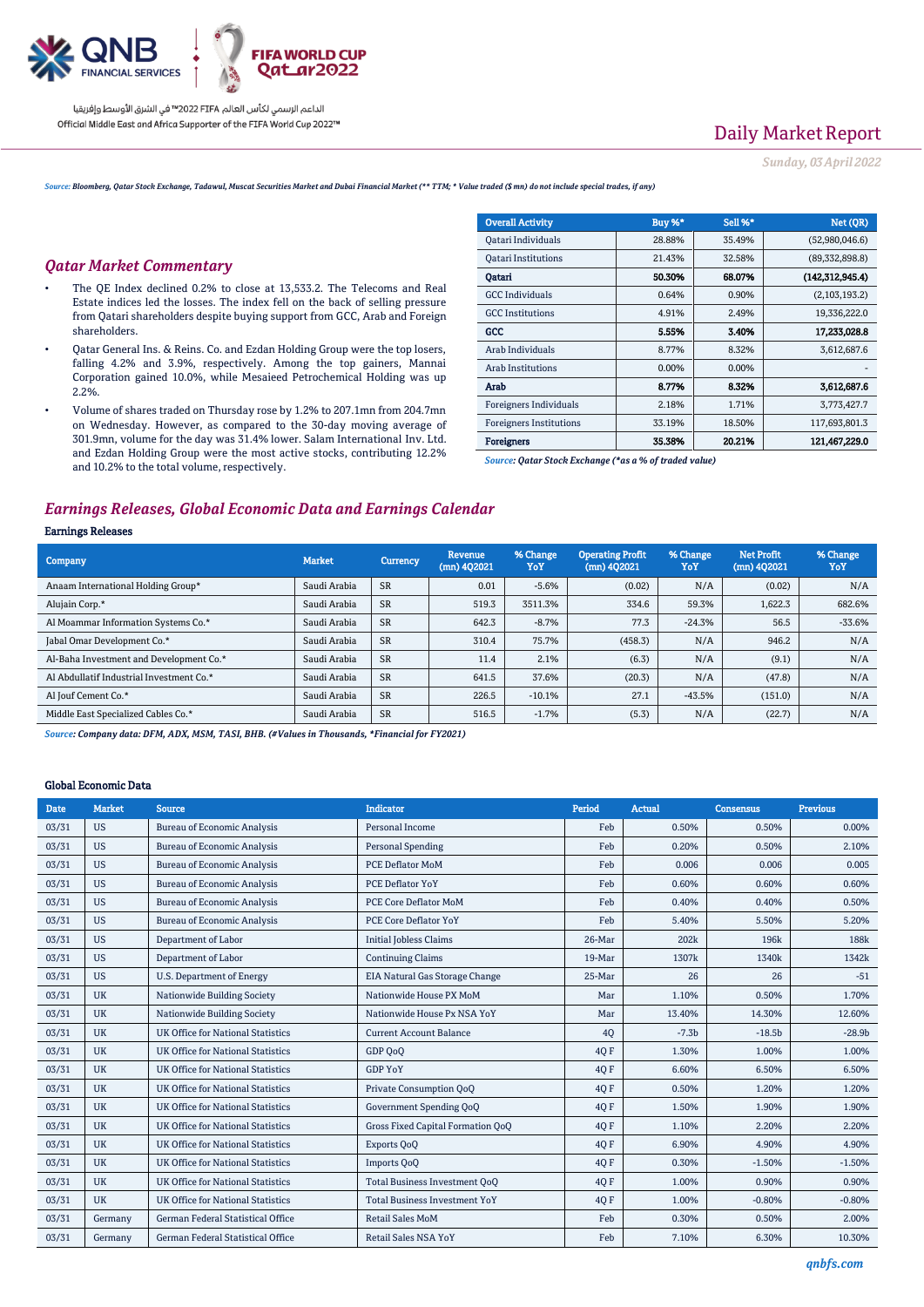

# Daily Market Report

*Sunday, 03April 2022*

| 03/31 | Germany | Deutsche Bundesbank                     | Unemployment Change (000's)        | Mar<br>$-18.0k$ |             | $-20.0k$ | $-33.0k$   |
|-------|---------|-----------------------------------------|------------------------------------|-----------------|-------------|----------|------------|
| 03/31 | Germany | Deutsche Bundesbank                     | <b>Unemployment Claims Rate SA</b> | Mar             | 5.00%       | 5.00%    | 5.00%      |
| 03/31 | France  | <b>INSEE National Statistics Office</b> | <b>CPI EU Harmonized MoM</b>       | Mar P           | 1.60%       | 1.50%    | 0.90%      |
| 03/31 | France  | <b>INSEE National Statistics Office</b> | <b>CPI EU Harmonized YoY</b>       | Mar P           | 5.10%       | 4.90%    | 4.20%      |
| 03/31 | France  | <b>INSEE National Statistics Office</b> | <b>CPI MoM</b>                     | Mar P<br>1.40%  |             | 1.30%    | 0.80%      |
| 03/31 | France  | <b>INSEE National Statistics Office</b> | <b>CPI YoY</b>                     | Mar P<br>4.50%  |             | 4.30%    | 3.60%      |
| 03/31 | France  | <b>INSEE National Statistics Office</b> | PPI MoM                            | Feb             | 1.10%       | N/A      | 4.60%      |
| 03/31 | France  | <b>INSEE National Statistics Office</b> | PPI YoY                            | Feb             | 22.40%      | N/A      | 22.20%     |
| 03/31 | France  | <b>INSEE National Statistics Office</b> | <b>Consumer Spending MoM</b>       | Feb             | 0.80%       | 1.10%    | $-1.50%$   |
| 03/31 | France  | <b>INSEE National Statistics Office</b> | <b>Consumer Spending YoY</b>       | Feb             | $-2.30%$    | $-0.90%$ | $-2.10%$   |
| 03/31 | France  | Ministry of the Economy, France         | <b>Budget Balance YTD</b>          | Feb             | $-37.6b$    | N/A      | $-15.9b$   |
| 03/31 | China   | China Federation of Logistics           | <b>Manufacturing PMI</b>           | Mar             | 49.5        | 49.8     | 50.2       |
| 03/31 | China   | China Federation of Logistics           | Non-manufacturing PMI              | Mar             | 48.4        | 50.3     | 51.6       |
| 03/31 | Japan   | Ministry of Economy Trade and Industry  | <b>Industrial Production MoM</b>   | Feb P           | 0.10%       | 0.50%    | $-0.80%$   |
| 03/31 | Japan   | Ministry of Economy Trade and Industry  | <b>Industrial Production YoY</b>   | Feb P           | 0.20%       | 0.80%    | $-0.50%$   |
| 03/31 | Japan   | Ministry of Finance Japan               | Japan Buying Foreign Bonds         | 25-Mar          | $-4708.2b$  | N/A      | $-4109.7b$ |
| 03/31 | Japan   | Ministry of Finance Japan               | Japan Buying Foreign Stocks        | 25-Mar          | ¥24.6b      | N/A      | ¥123.5b    |
| 03/31 | Japan   | Ministry of Finance Japan               | Foreign Buying Japan Bonds         | 25-Mar          | $-42396.3b$ | N/A      | $-4964.1b$ |
| 03/31 | Japan   | Ministry of Finance Japan               | <b>Foreign Buying Japan Stocks</b> | 25-Mar          | $-4241.1b$  | N/A      | $-4631.8b$ |

*Source: Bloomberg (s.a. = seasonally adjusted; n.s.a. = non-seasonally adjusted; w.d.a. = working day adjusted)*

#### Earnings Calendar

| <b>Tickers</b> | <b>Company Name</b>               | Date of reporting 4Q2021 results | No. of days remaining | <b>Status</b> |
|----------------|-----------------------------------|----------------------------------|-----------------------|---------------|
| <b>OIBK</b>    | Qatar Islamic Bank                | 12-Apr-22                        |                       | Due           |
| <b>OFLS</b>    | Oatar Fuel Company                | 13-Apr-22                        | 10                    | Due           |
| QEWS           | Qatar Electricity & Water Company | 17-Apr-22                        | 14                    | Due           |
| <b>ABOK</b>    | Ahli Bank                         | 19-Apr-22                        | 16                    | Due           |

*Source: QSE*

#### *Qatar*

- Qatar stock exchange-listed companies reported QR43bn net profits for the year 2021 – 48 companies listed on Qatar Stock Exchange disclosed their annual financial results for the year ended December 31, 2021, as the net profits for that period amounted to QR43.28bn compared to QR 30.68bn for the same period last year 2020, the amount shows an increase of 41%. It is worth noting that all financial data of the listed companies are available on the website of the Qatar Stock Exchange. Qatar Stock Exchange would like to thank all listed companies for their efforts in enhancing the disclosure and transparency principles. (QSE)
- Trading and working hours at QSE during the holy month of Ramadan On the occasion of the Holy Month of Ramadan, the Qatar Stock Exchange (QSE) announces the official working hours of the Stock Exchange will be from 9:00 AM until 2:00 PM. The trading period will remain unchanged from 09:30 AM to 13:15, preceded by the pre-opening period from 09:00 to 09:30. The QSE management takes this opportunity to express to you the best wishes for a blessed Ramadan. (QSE)
- The semi-annual review results for QSE indices will be effective from 3 April 2022 – Qatar Stock Exchange announced that the review results for all Qatar Stock Exchange indices will be effective from April 3, 2022. (QSE)
- QETF announces the distribution of dividends for 2021 Doha Bank, as founder, and Aventicum Capital Management (Qatar), the fund manager of the QE Index ETF (the "Fund") today announces a cash distribution of QR0.387 per unit. Unitholders of record of the QETF, at the close of business 06 April 2022, will receive a cash distribution payable on 10 April 2022. (QSE)
- Investment Holding Group AGM endorses items on its agenda Investment Holding Group announces the results of the AGM. The meeting was held on 31/03/2022 and the following resolutions were approved. 1. Approved the Board of Directors' report about the Company's activity, financial position during the year ended 31

December 2021, and the Auditor's report. 2. Approved the Financial Statements. 3. Approved the 2021 Corporate Governance Report. 4. Approved to forgo the dividends distribution for the financial year 2021. 5. Discharged the Board of Directors' members and determined not to distribute remuneration to the members. 6. Appointed Russell Bedford & Partners as the Auditors for the financial year ending 31 December 2022 and determined their remuneration to be 330.000QR. (QSE)

- Ezdan Holding Group to hold its AGM and EGM on April 24 Ezdan Holding Group announces that the General Assembly Meeting AGM and EGM will be held on 24/04/2022, Ezdan Palace Hote and 09:30 PM. In case of not completing the legal quorum, the second meeting will be held on 28/04/2022, Ezdan Palace Hote and 09:00 PM. (QSE)
- *qnbfs.com* Qatar's economy grows 2% in Q4 of last year - The Qatari economy achieved a real growth rate - constant prices - of 2 % in the fourth quarter of 2021 year-on-year, according to data issued by the Planning and Statistics Authority. The quarterly GDP at constant prices reached QR166.242bn in Q4 of 2021 compared to the estimate of QR136.062bn in Q4 of 2020, recording an increase of 2 %. When compared to the Q3 of 2021 revised estimate of QR167.772bn, a decrease of 0.9 % is also recorded. The quarterly GDP at current prices in Q4 of 2021 is estimated at QR174.266bn. This represents an increase of 29.3 % compared to the estimate for Q4 of 2020. The nominal gross value added (GVA) estimate of Mining and Quarrying activities is estimated at QR63.639bn in Q4 2021, which shows an increase of 63.7 % over the estimate of Q4 2020 placed at QR38.879bn. Compared to the previous quarter's Q3 2021 revised estimate at QR67.812bn, a decrease of 6.2 % in the GVA of this sector is recorded. The real GVA of these activities is estimated at QR61.253bn in Q4 2021, which shows an increase of 1.3 % compared to the estimate of QR60.456bn in Q4 2020. Compared to the Q3 2021 revised estimate of QR62.685bn, a decrease of 2.3 % in the real GVA of this sector is also recorded. The nominal GVA of Non-Mining and Quarrying activities is estimated at QR110.626bn in Q4 2021, which shows an increase of 15.4 % over the estimate of QR95.883bn in Q4 2020. Compared to the previous quarter's Q3 2021 revised estimate of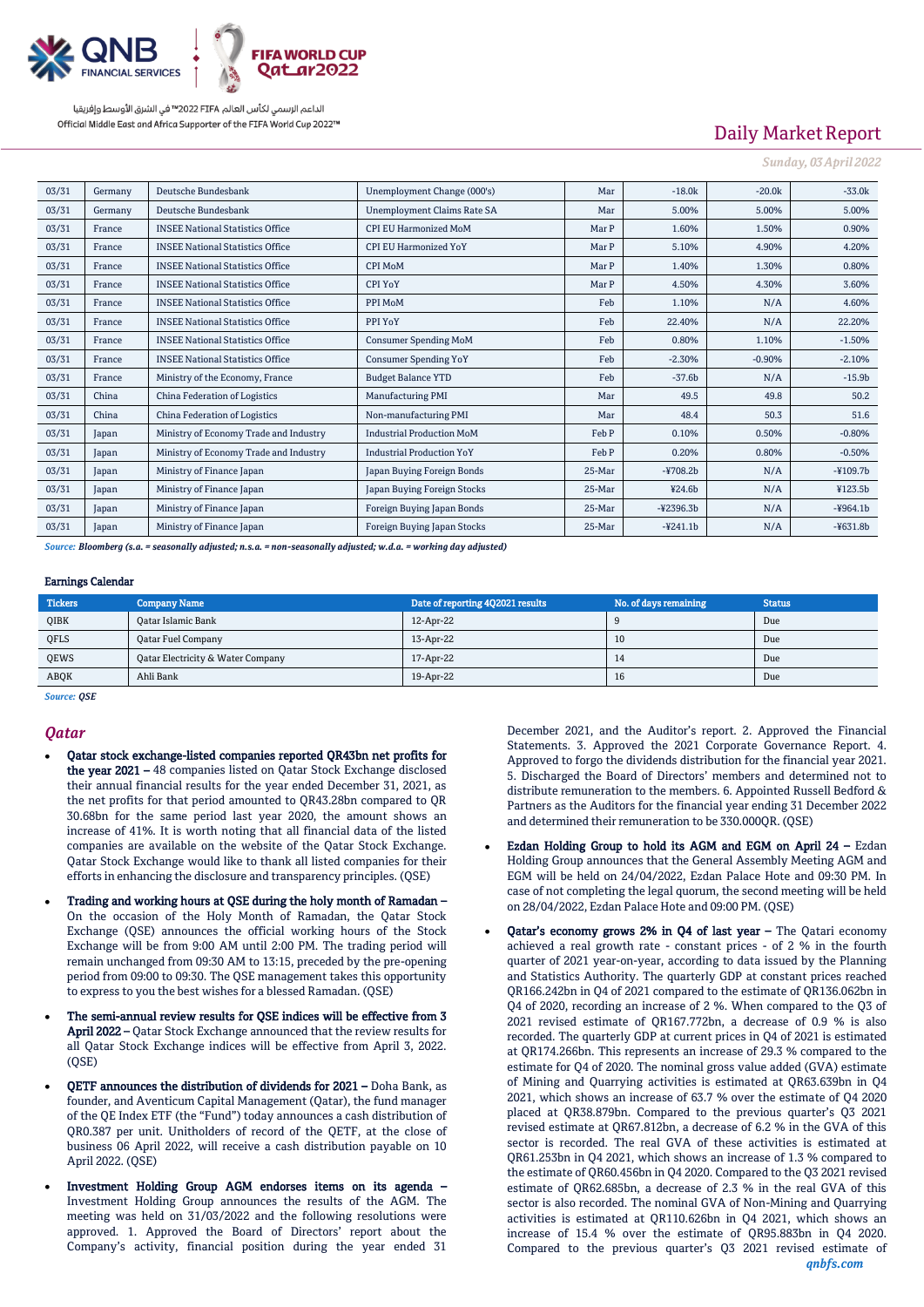

QR106.994bn, an increase of 3.4 % is recorded. The real GVA of Non-Mining and Quarrying activities is estimated at QR104.989bn in Q4 2021, which shows an increase of 2.3 % over the estimate of QR102.606bn in Q4 2020. When compared to the Q3 2021 revised estimate of QR105.088bn, a decrease of 0.1 % is also recorded. (Peninsula Qatar)

- QBA, Business France explores investment opportunities French Ambassador for International Investments and Chairman of Business France Pascal Cagni said that France is one of the most important trading partners of Qatar, and Doha is one of the most prominent investors in his country. Speaking during a meeting with the Qatari Businessmen Association (QBA). The trade exchange between the two countries reached about QR6.3bn last year, with the presence of 120 French companies, he said during the meeting which was held at QBA's office. The meeting was attended by QBA board members, Sheikh Nawaf bin Nasser Al Thani, Sherida Al Kaabi and Saud Al Mana, while from QBA members, Khalid Al Mannai, Sheikh Mohammed bin Faisal Al Thani, Sheikh Faisal bin Fahd Al Thani, Ashraf Abu Issa, Moataz Al Khayat, Abdul Salam Abu Issa, Maqbool Khalfan, Muhammad Al Misnad, Ihsan Al Khiyami, Dafer Halawa, in addition to Sarah Abdullah, Deputy GM attended the meeting. As from the French delegation, Pascal Cagni, French Ambassador for International Investments and Chairman of Business France attended, in the presence of Ambassador of France to Qatar HE Jean-Baptiste Faivre. (Peninsula Qatar)
- Qatar's housing projects attracting investors, buyers FIFA World Cup Qatar 2022 will give Qatar a unique platform to showcase the country to a broader audience and investors. The growth momentum of the Qatari real estate market is picking up and attracting investors and buyers, discussed experts during an online event. Doha Bank organized a webinar entitled 'What lies ahead for Qatar's residential Real Estate Market in 2022 and beyond' which discussed the changes in the residential real estate landscape in Qatar and the key trends for the year ahead. Addressing the event, Shareef El Baba, Deputy Head – Retail Banking, Doha Bank said, "We are witnessing a positive upturn in the residential housing in Qatar. Real estate housing projects are attracting interests from buyers and investors. With Qatar opening its property market for foreigners and involving buyers with permanent residencies, Qatar residential market is witnessing a move from a rental based real estate to a capital-based economy." (Peninsula Qatar)
- QIIK launches offer for its Visa Cardholders QIIK has announced the launch of a special offer for its Visa Debit and Credit Cardholders, giving them the opportunity to win hospitality packages to attend select matches of the FIFA World Cup Qatar 2022, thanks to Visa. The offer allows all QIIK Visa Debit and Credit Cardholders a chance to win a hospitality package for two, to attend one of the FIFA World Cup Qatar 2022 Quarter-Final or Group Stage matches. Throughout the offer, there will be a total of 9 winners, each winner will receive two tickets. As part of the offer, every month one winner will receive a Quarter-Final match hospitality package and two winners will receive a Group Stage match hospitality package. Winners will be selected on May 15, June 15, and July 15, 2022.To be eligible for the offer, QIIK Visa Debit and Credit Cardholders will only need to use their Cards between April 1 and June 30, 2022. (Peninsula Qatar)
- Qatar, Portugal bilateral trade up 60% to QR751mn in 2021 Qatar Chamber recently held a meeting with the Portuguese Association of Wood and Furniture Industries (AIMMP) to review economic and commercial cooperation fields between the Qatari private sector and its Portuguese counterpart. From the Chamber side, the meeting was attended by board member Mohamed bin Ahmed Al Obaidly, while President of AIMMP Vitor Pocas presided over the Portuguese side in the presence of a number of representatives of Portuguese companies. Speaking at the meeting, Al Obaidly stressed that Qatari businessmen are interested to learn about opportunities available in Portugal and to establish partnerships with their Portuguese counterparts in wood and furniture sectors. He noted that Qatar and Portugal enjoy distinct relations and their bilateral trade volume grew by 60 percent from QR467mn in 2020 to QR751mn last year. Al Obaidly invited Portuguese companies to invest in Qatar and take advantage of incentives offered for foreign investors in light of its attractive legislation and world-class

## Daily Market Report

*Sunday, 03April 2022*

infrastructure, under-scoring the Chamber's preparedness to inform them on opportunities galore in Qatar with the aim to enhance cooperation with Qatari companies in genuine partnerships. (Peninsula Qatar)

- QatarEnergy welcomes closure of EU investigation QatarEnergy welcomes the European Commission's formal decision to end the LNG long-term supply agreements investigation it had opened in 2018. "Over the past three and a half years, QatarEnergy worked closely with the Commission's Directorate-General for Competition and made sure that we responded transparently and cooperatively to all of their queries. We are fully supportive and satisfied with the outcome. As reiterated in the past, QatarEnergy remains committed to the highest levels of compliance with regulatory authorities in all geographical areas in which it operates," the company said in a statement. EU regulators on Friday scrapped their investigation into Qatar Energy after the evidence they collected did not confirm their initial concerns. "Today's closure decision is based on a thorough analysis of all relevant evidence, including information received from Qatar Energy and the European gas importers," the European Commission said in a statement. (Peninsula Qatar)
- APL Raffles largest vessel to call Hamad Port in 2022 The CMA CGM Group, a world leader in shipping and logistics, is marking a milestone: the 17,000 -TEU containership APL Raffles is calling in Qatar at Hamad Port, operated by QTerminals and located south of Doha in Umm Al-Houl area becoming the largest vessel to call Hamad Port since the beginning of the year. APL Raffles is 398 meters long, and 51 meters wide. The vessel joined the Group's fleet in 2013, after Hamad Port, she will proceed to Dammam and Sohar before heading back to China. CMA CGM Qatar holds a leading position in containerized cargo and has an excellent footing in Break Bulk and Project Cargo segment by handling two record-breaking heavy transformers weighing 163 tons each at Container Terminal One, a 92-tons transformer at General Cargo Terminal, as well as two Helicopters & multiple yachts, heavy-duty machinery and vehicles among others. (Peninsula Qatar)
- Google Cloud brings top CIOs together at Qatar Leaders Forum Google Cloud hosted the second edition of the Qatar Leaders Forum, a flagship event that brings together CIOs and CTOs from Qatar's public and private sectors to discuss how businesses can build a digital transformation strategy enabled by technologies that leverage AI and machine learning and foster a culture of innovation. During the forum, speakers from Google Cloud shared expertise on the path to Artificial Intelligence (AI) and machine learning for businesses, and also highlighted the modern-day solutions that help businesses understand their data, and consumer behavior and solve their biggest challenges using AI. The forum also saw industry experts, such as Norbert Liki, Head of Data Science at Aliz, and Adam Hammond, Applied AI practice lead at Quantiphi, speak about examples of successful implementation of AI projects across various industries including manufacturing, retail, and digital natives. (Peninsula Qatar)
- 'Qatar Tourism signs agreement with Qatar Museums to establish new auto museum – Qatar Tourism has entered an agreement to handover Doha Exhibition Centre for 10 years to Qatar Museums for the establishment of the Qatar Auto Museum. The venue will serve as a home to the country's latest museum which is dedicated to supporting Qatar's aim to developing unique cultural and tourist attractions. The agreement was signed in the National Museum of Qatar by HE Akbar Al Baker, Chairman of Qatar Tourism and Qatar Airways Group Chief Executive, alongside Ahmad Al Namla, Chief Executive Officer of Qatar Museums. The signing took place in the presence of HE Sheikha Al Mayassa bint Hamad Al-Thani, Chairperson of Qatar Museums, and HE Sheikh Joaan bin Hamad Al-Thani, President of the Qatar Olympic Committee, and various other national dignitaries. (Peninsula Qatar)
- *qnbfs.com* Ezdan Real Estate to launch over 4,000 residential units in 2022 –Ezdan Real Estate Company will launch over 4,000 residential units by the end of this year. Spread over eight residential compounds in Al Wakra and Al Wukair, these housing units will boost the supply of housing units in Qatar's real estate market. "We have already released 500 units from these 4,250 units in the past couple of months and they have been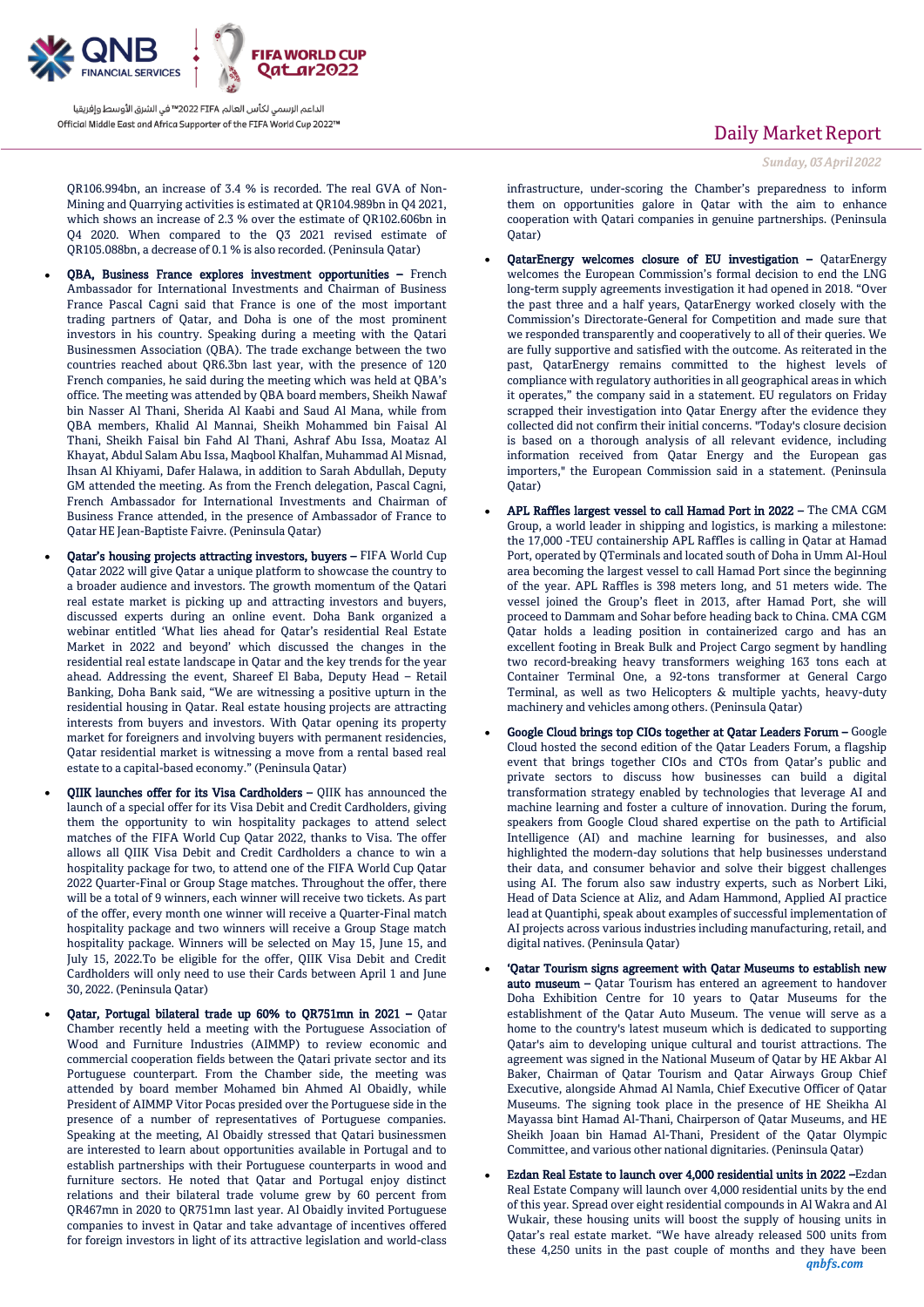

occupied fully by national and international companies," said Hani Dabash, Deputy Group CEO at Ezdan Holding Group addressing the press conference held at Ezdan Hotel - West Bay Towers. (Peninsula Qatar)

- Kamco Invest: Qatar banks report highest ROE in GCC in Q4 of 2021 Qatari banks continued to have the highest average return on equity (ROE) among the lenders in the Gulf Co-operation Council (GCC) at the end of fourth quarter (Q4) of 2021, according to Kamco Invest. Doha's banking sector saw a ROE of 12% at the end of Q4-2021, which was higher than the GCC average of 10%, Kamco Invest said in a report. In the case of Saudi Arabian lenders, the ROE stood at 11.1%, the UAE 10.3%, 8.4% in Bahrain, 8.2% in Kuwait and 6.9% in Oman. Revenue growth was broad-based across the GCC with Qatari banks reporting the biggest growth of 9.9% followed by the UAE and Kuwaiti banks revenue growth of 9% and 7.1%, respectively, the report said. (Gulf times)
- Qatar takes part in GCC Customs Union Authority meeting in Riyadh QATAR participated in the 28th meeting of the Customs Union Authority of the Cooperation Council for the Arab States of the Gulf (GCC) at the headquarters of the General Secretariat in Riyadh. General Authority of Customs (GAC) Chairman Ahmed bin Abdullah Al Jammal and several GAC directors of departments represented Qatar in the meeting. The meeting discussed many topics, particularly following up on the latest developments of completing the requirements of the customs union to end all procedures and requirements for release and reviewing and amending the rules of procedure of the Customs Union Authority. (Qatar Tribune)
- Ministry shuts two factories in Birkat Al-Awamer for 14 days The Ministry of Commerce and Industry (MoCI) has announced the closure of two factories in Birkat Al-Awamer for a period of 14 days each for violating Law No 5 of 2015 on Commercial, Industrial and Similar Public Shops, and Street Vendors. The violation was issued for engaging in a commercial activity without having required licensing. The measure comes as part of the ministry's efforts to monitor and regulate markets and commercial activities across Qatar and to assess compliance with laws and regulations governing commercial activities, in a bid to uncover and crack down on violations. (Qatar Tribune)
- Vacant land, houses account for 84% of weekly realty trade The value of real estate transactions in Qatar was recorded QR307.9mn during the fourth week of last March with a decrease of 19.5 % compared to the previous week. The week witnessed the execution of 83 real estate deals with a decrease of 16.2 % and an average of QR3.7mn per deal, according to the data of the weekly real estate bulletin issued by the Real Estate Registration Department at the Ministry of Justice from March 20 to March 24, 2022. The weekly real estate index issued by Utopia Properties indicated that real estate deals executed during the fourth week of last month included 41 deals of vacant land that accounted for 49.4 % of the total number of weekly transactions with a total value of QR151mn, and 37 house deals that accounted for 35 % of the total value of weekly transactions with a total value of QR108.1mn. (Qatar Tribune)
- Qatar's population increases 5.7% the latest statistics shows The total population of the State of Qatar rose to 2.81mn in February of this year, an annual increase of 5.7 % over the same month of 2021, which recorded 2.66mn, according to the new issue of the "Qatar Monthly Statistics" bulletin issued About the Planning and Statistics Authority. The statistical bulletin indicated that the monthly increase in the population compared to last January was about 0.7 %. February of this year witnessed a monthly increase in total marriage contracts and total divorce certificates by 43% and 37.7 %, respectively, as the total number of marriage contracts reached 376, while the number of divorce cases reached 212. The bulletin also highlighted that household consumption (general consumer price index) decreased monthly by 0.26 %, while it increased annually by 4.2 % compared to February 2021, where housing recorded the highest increase by 1.36 %, in contrast to culture, which recorded a decrease per month at 3.37 %. (Bloomberg)
- Qatar's February foreign reserves QR210.40bn Qatar's foreign reserves were QR210.40bn in February, according to the Qatar Central Bank. (Bloomberg)

## Daily Market Report

*Sunday, 03April 2022*

- Amir receives ICAO Council President The Amir HH Sheikh Tamim bin Hamad Al Thani received, at the Amiri Diwan Thursday morning, Salvatore Sciacchitano, President of the International Civil Aviation Organization (ICAO) Council, and the accompanying delegation. During the meeting, they reviewed the areas of cooperation between Qatar and the International Civil Aviation Organization and prospects for their development. (Peninsula Qatar)
- WHO evaluates accreditation request for 6 Qatar municipalities as 'healthy cities' - A delegation from the Regional Office for the Eastern Mediterranean at the World Health Organization (WHO) evaluated the request of the Ministry of Public Health for the municipalities of Al Khor, Al Wakra, Al Shahaniya, Al Daayen, Al Shamal, and Umm Salal to obtain the accreditation of the "Healthy City for 2022" and the accreditation of Qatar University as a healthy educational city. The health city program in the State of Qatar is one of the strategic projects under the priority of "Health in All Policies" within the National Health Strategy 2018-2022, and a collaborative, intersectoral approach to improving health and achieving health justice for all populations, by integrating health trends and standards in all processes of making health decision and policies across the government. (Peninsula Qatar)

#### *International*

- COVID weighing less and less on the US job market The coronavirus pandemic's grip on the US job market notably loosened in March, two years after a state of emergency was declared, as the number of people homebound by COVID-19 concerns hit a new low and fewer people reported having to work remotely. In all, the government's benchmark monthly nonfarm payrolls report out Friday showed that by several metrics - including the total number of unemployed droppings below 6mn and a 3.6% unemployment rate - the US job market had all but recovered from the devastating hit delivered in the first two months of the pandemic when 22mn people were thrown out of work. The main report and a supplemental survey illustrated the pandemic's rapidly waning restraint and dovetailed with recent health data showing the fewest new infections since July and hospitalizations over the last week averaging the lowest since the initial surge in March and April 2020. A litany of data points painted an employment picture redolent of February 2020, then heralded as one of the strongest job markets of the post-World War Two era. Among them: \* The workforce participation rate of women aged 25-54, which has experienced an uneven recovery, jumped by the most since June 2020, seven-tenths of a percentage point. Now at 76.5%, it is just four-tenths of a point from where it was before the pandemic. \* The broadest measure of unemployment also capturing those marginally attached to the workforce or working part time for economic reasons fell to 6.9%, below February 2020's level and a fraction from a record low. \* Overall employment climbed to just 1% below its pre-pandemic level, but minority groups have more than fully recovered: Total employment among Blacks, Hispanics and Asians now surpasses February 2020 levels. The report also showed the disease itself having its smallest impact on worker behaviour since the pandemic began. Just 874,000 people were reported to have not sought work in the previous four weeks because of COVID-19, down from 1.23mn in February and 1.81mn in January when the Omicron variant drove US infections to a record. In May 2020 - the first month the Bureau of Labour Statistics launched its supplemental survey on the pandemic's effects on the job market - some 9.7mn people had not looked for work because of the coronavirus outbreak. "People feel more comfortable going back to work," Walsh said. "More people (are) shopping. Hospitality and leisure are really benefiting." And just 10% of those people with a job said they either teleworked or worked from home because of COVID-19, a figure representing about 15.8mn workers. That is also a pandemic-era low and is roughly a third of the number reporting the need to work remotely in May 2020. "I don't know what the new normal will be, but it is a good sign to get more people into the workforce," Walsh said. The challenge in coming months is that "we are going to start running out of people," a fact he said should make efforts to increase immigration a priority. (Reuters)
- US unemployment rate drops to 3.6% as labour market rapidly tightens US employers maintained a brisk pace of hiring in March, driving the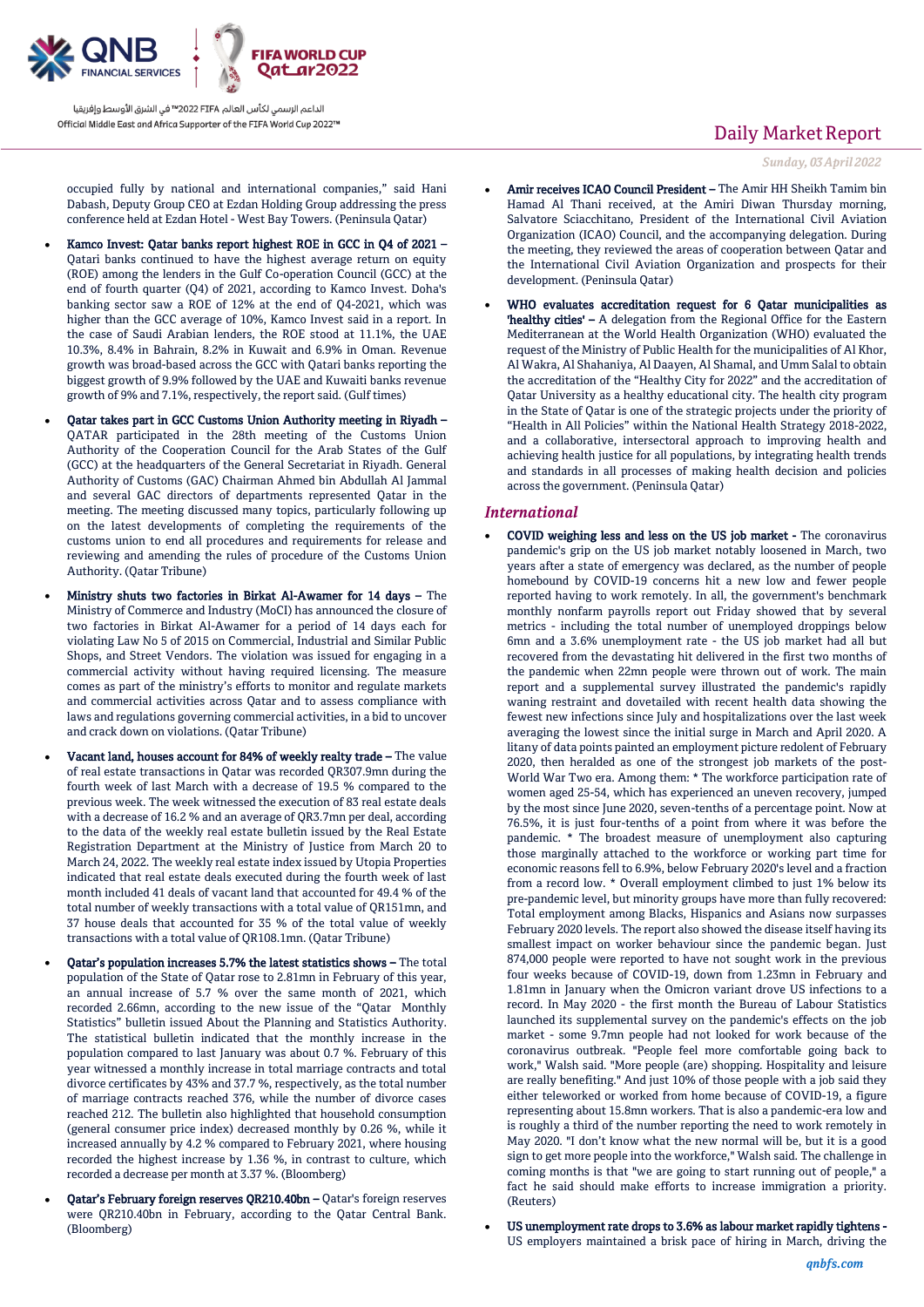

unemployment rate to a new two-year low of 3.6% while also boosting wages, resulting in a further tightening of labour market conditions, and opening the door to a hefty 50 basis points interest rate hike from the Federal Reserve in May. The Labour Department's closely watched employment report on Friday also showed more people joining the workforce, likely attracted by the higher wages. Employment in professional and business services, financial activities and retail sectors is now above pre-pandemic levels. The 11th straight month of job gains more than 400,000 underscored the economy's resilience even as growth appears to have slowed considerably in the first quarter under the weight of high inflation amid snarled supply chains. "Despite concerns about inflation and the Russia-Ukraine war, American businesses are still hiring at full throttle, while more people are returning to the labour force," said Sal Guatieri, a senior economist at BMO Capital Markets in Toronto. "That's great news for the economy. However, the labour market is only getting tighter, and wages are on a clear upward track, fanning the inflation flames. The Fed has every reason to go big or go home on May 4." The survey of establishments showed that nonfarm payrolls increased by 431,000 jobs last month. The economy created 95,000 more jobs in January and February than initially estimated. Overall employment is now 1.6mn jobs below its pre-pandemic level, with many economists predicting all the jobs lost will be recouped by July. Economists polled by Reuters had forecast payrolls increasing 490,000 in March. Estimates ranged from as low as 200,000 to as high as 700,000. Worker demand is being driven by a sharp decline in COVID-19 infections, which has resulted in restrictions being lifted across the country. There is no sign yet that the Russia-Ukraine war, which has pushed gasoline prices above \$4 per gallon, has impacted the labour market. President Joe Biden welcomed the upbeat report saying more people working could help to ease the pressure on supply chains. "That's good news for fighting inflation," Biden said. "It is good news for our economy, and it means that our economy has gone from being on the mend to being on the move." The broad increase in payrolls was led by the leisure and hospitality industry, which added 112,000 jobs. Professional and business services payrolls increased by 102,000 jobs, hoisting employment in the sector 723,000 above its pre-pandemic level. Financial activities employment grew by 16,000 and is now 41,000 above its pre-pandemic level. Manufacturing payrolls increased by 38,000 jobs and is yet to recoup all the jobs lost during the pandemic. Construction employment is now back at its pre-pandemic level, with 19,000 jobs added in March. Stocks on Wall Street were lower. The dollar gained versus a basket of currencies. US Treasury yields rose, with the closely watched yield curve between two-year and 10-year notes inverting for the third time this week amid concerns that tight monetary policy could tip the economy into recession. (Reuters)

 US construction spending slows in February - US construction spending rose less than expected in February as an increase in outlays on private projects was partially offset by a decline in government spending. The Commerce Department said on Friday that construction spending climbed 0.5%. Data for January was revised higher to show construction outlays advancing 1.6% instead of 1.3% as previously reported. Economists polled by Reuters had forecast construction spending rising 1.0%. Construction spending soared 11.2% on a year-on-year basis in February. Spending on private construction projects gained 0.8% in February. Investment in residential construction increased 1.1%. Singlefamily homebuilding spending shot up 2.5%, while outlays on multifamily housing projects edged up 0.1%. Demand for housing is far outstripping supply as homebuilders grapple with higher prices for materials, including framing lumber, as well as appliances. Mortgage rates have surged, with the 30-year fixed rate averaging 4.67% this week, the highest since December 2018, according to data from mortgage finance agency Freddie Mac. This together, with high house prices, are pushing some first-time buyers from the market. Residential investment rebounded moderately in the fourth quarter after two straight quarterly declines. Investment in private non-residential structures like gas and oil well drilling rose 0.2% in February. Spending on public construction projects fell 0.4% in February. Outlays on state and local government construction projects dropped 0.3%, while federal government spending tumbled 1.3%. (Reuters)

## Daily Market Report

*Sunday, 03April 2022*

- Fed's Williams: Pace of rate increases depends on how economy responds - The Federal Reserve needs to move monetary policy towards a more neutral stance, but the pace at which it tightens credit will depend on how the economy reacts, New York Fed President John Williams said Saturday. Williams, in response to questions at a symposium about whether the Fed needed to hasten its return to a neutral policy rate that neither encourages or discourages spending, noted that in 2019 with rates set near the neutral level "the economic expansion started to slow," and the Fed resorted to rate cuts. "We need to get closer to neutral, but we need to watch the whole way," Williams said. "There is no question that is the direction we are moving. Exactly how quickly we do that depends on the circumstances." Williams' remarks suggest a more cautious approach to coming rate increases than has been pushed by colleagues who feel the Fed should race towards a more neutral stance by using larger than usual half-point rate hikes at upcoming meetings. The median policymaker estimate of the neutral rate is 2.4%, a level that traders currently feel the central bank will hit by the end of this year. Such a pace would require half point increases at 2 of the Fed's remaining six meetings this year, with expectations of a first coming at the Fed's May 3-4 session. The Fed raised interest rates last month by a quarter of a percentage point, the beginning of what policymakers expect to be "ongoing increases" aimed to tame inflation currently running at triple the Fed's 2% target. (Reuters)
- ISM: US manufacturing sector activity slows in March; input prices surge - US manufacturing activity unexpectedly slowed in March as tight supply chains continued to drive input prices higher, but factories boosted hiring, allowing them to reduce the backlog of unfinished work. The Institute for Supply Management (ISM) said on Friday that its index of national factory activity fell to a reading of 57.1 last month from 58.6 in February. A reading above 50 indicates expansion in manufacturing, which accounts for 11.9% of the US economy. Economists polled by Reuters had forecast the index rising to 59.0. The slowdown in manufacturing also reflects a shift in spending back to services amid a significant decline in COVID-19 infections, which has resulted in the rolling back of restrictions across the country. Government data on Thursday showed consumer spending on services increasing by the most in seven months in February, while goods outlays declined. The ISM survey's forward-looking new orders sub-index fell to 53.8 last month from 61.7 in February. Goods spending surged as the pandemic curbed demand for services like travel. Even as spending reverts to services, manufacturing should remain underpinned by very low inventories. Customer inventories have remained extremely lean for more than 60 months. Russia's war against Ukraine, which has boosted prices of oil, wheat, and other commodities, likely slowed the improvement in the global supply chains. The ISM survey's measure of supplier deliveries dipped to a still-high reading of 65.4 from 66.1 in February. A reading above 50% indicates slower deliveries to factories. That kept inflation at the factory gate very hot. The survey's measure of prices paid by manufacturers increased to a reading of 87.1 from 75.6 in February. The Federal Reserve last month raised its policy interest rate by 25 basis points, the first hike in more than three years, and adopted a hawkish posture as it fights inflation. The survey's measure of factory employment increased to a reading of 56.3 in March from 52.9 in February. With more workers on the floor, a gauge of unfinished work at factories fell to 60.0 from a reading of 65.0 in February. (Reuters)
- Factbox: Inflation and taxes up, growth slows : UK's Sunak on the spot British finance minister Rishi Sunak won plaudits for tackling the COVID pandemic with a spending surge but now he faces the trickier task of steering the economy through a cost-of-living squeeze while sticking to his plan to fix the public finances. Under pressure to do more to help households as inflation heads towards 8% or higher - with Prime Minister Boris Johnson promising to "fix" the hit - Sunak last week announced a package of tax cuts. But Britain's budget watchdog said those cuts amounted to just one sixth of his previously announced tax increases. Combined with inflation, those tax hikes will contribute to what is expected to be the biggest fall in disposable income this year since at least the 1950s. An opinion poll published last week showed Sunak's popularity, which was once sky high and made him a strong contender as a future prime minister, had slumped. HIGH INFLATION -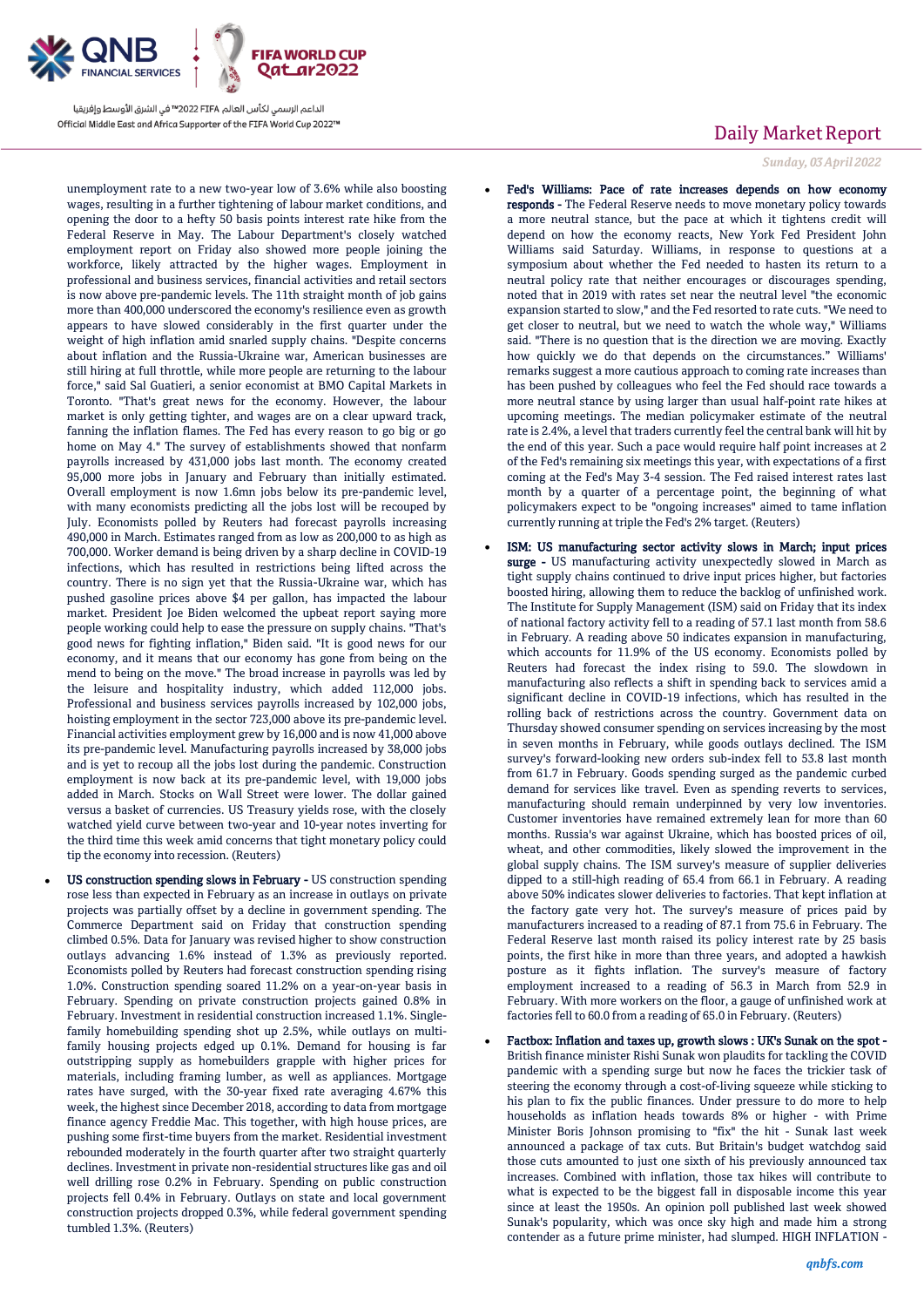

Inflation is at a 30-year high of 6.2% and could go as high as 8.7%, the Office for Budget Responsibility watchdog predicts. Sunak says he cannot bring down global oil prices although he has cut fuel duty for the first time since 2011. The inflation jump, plus the war in Ukraine and rising Bank of England interest rates, has pushed consumer confidence down to its lowest since late 2020. High inflation will also take the government's debt interest bill to a record high. SLOWING GROWTH - The economy is roughly back to its pre-pandemic size. But the OBR chopped its 2022 growth forecast to 3.8% from 6.0% due to the income squeeze. Households were already running down their pandemic savings in 2021. Sylvain Broyer, chief economist for EMEA at S&P Global Ratings, said Italy and France had bolder cost-of-living support plans and Germany was considering a big package too. European Union countries are also due invest more heavily than Britain in their net zero carbon transition in 2022 and 2023, he said. TAXES - Sunak says the public finances are back on a sustainable path after his COVID borrowing surge. In large part, that is thanks to big tax increases he announced last year, including an increase in social security contributions for workers and employers starting this month and corporate tax increases from 2023. Sunak will have to decide whether to ease the tax load - set to be its highest since the 1940s - in his annual budget statement in the autumn. OIL AND GAS - The good news for Sunak is that Britain relies less on Russian gas than other European countries, some of which are considering rationing. The bad news is that oil and gas account for 75% of Britain's energy consumption, more than other big European economies. "What happens to the oil and gas price matters a lot for domestic inflation here in the UK," Richard Hughes, OBR chair, said. MORE SUPPORT - Sunak has dismissed calls to give more support for households now and will instead wait to see how energy prices change before October when regulated tariffs are next due to be adjusted. But his boss Johnson has promised to "fix" the cost-of-living crisis, adding to the pressure on Sunak. Energy-intensive industries hit by soaring power bills and hospitality and food producers are also asking for help. BREXIT - The OBR said last week it was sticking with its long-term forecast that leaving the European Union will result in total British imports and exports being 15% lower than if the country had remained in the bloc. A government spokesman said on Wednesday that the already delayed introduction of full border checks by Britain on EU imports, due in July, was under review. (Reuters)

- PMI : UK manufacturing growth hits 13-month low in March British manufacturing expanded in March at the weakest pace in 13 months and price pressures, which had previously shown some signs of moderating, worsened, a survey showed on Friday. The S&P Global/CIPS UK Manufacturing Purchasing Managers' Index (PMI) fell to 55.2 - revised down from a preliminary "flash" reading of 55.5 - from 58.0 in February. The survey's gauge of new orders sank to its lowest level since January 2021, hurt by slowing domestic demand and the sixth drop in seven months for export orders. Survey compiler S&P Global linked the weakness in export orders to geopolitical tensions, Brexit and ongoing difficulty with supply chains, though delays were their shortest since October 2020. Overall, the survey pointed to tougher times ahead for Britain's economy, with growth set to slow amid a global surge in inflation pressure, fuelled by turmoil in commodity markets following Russia's invasion of Ukraine. "The end of the opening quarter saw a marked growth slowdown in the UK manufacturing sector," S&P Global said. The survey's indicators of input costs and output prices rose in March after they had receded in previous months from record high levels, pointing to persistent inflation pressure. Consumer price inflation hit a 30-year high of 6.2% in February and the government's budget watchdog last week forecast it would go close to 9% in late 2022, contributing to the biggest fall in living standards since at least the 1950s. (Reuters)
- UK households in 'fuel stress' double overnight, think tank warns The number of households in England spending at least 10% of their budget on energy bills, a share deemed to represent "fuel stress", will double on Friday to 5mn and will escalate further, a think tank showed. From this month, the cap on the most widely used tariffs imposed by Britain's energy regulator are rising by 54%, meaning energy bills for some 22mn customers will go up by hundreds of pounds a year. The cap is set to rise

## Daily Market Report

#### *Sunday, 03April 2022*

again in October, which could push an additional 2.5mn households into fuel stress, the Resolution Foundation, a think tank that focuses on living standards, warned in a report. Finance minister Rishi Sunak was widely criticised last week for not doing enough in a budget update to help the poorest households through the most severe hit to living standards since at least the 1950s. The Resolution Foundation said the poorest fifth of households would spend more than twice the share of their budgets on energy bills than the richest fifth, even after considering a new government tax rebate scheme. Some 24% of households in the northeast of England are now in fuel stress, which could rise to 41% in October, the Resolution Foundation said. "Another increase in energy bills this autumn hastens the need for more immediate support," said Jonathan Marshall, senior economist at the Resolution Foundation. (Reuters)

- REC : UK's surging jobs markets shows signs of stabilisation A surge in demand for workers in Britain is showing some signs of stabilising, according to a survey published on Friday that may provide some comfort to the Bank of England as it worries about the risk of long-term inflation pressure. The Recruitment and Employment Confederation (REC) said new job postings fell by 25% in the last week of March from a week earlier, returning to the kind of increase seen in mid-January. "The jobs market has been super-heated in the first few months of this year and was always likely to stabilise in the spring. We may be seeing the first signs of that now," REC chief executive Neil Carberry said. "Over the next few weeks, we will see whether this is the cooling we expected, or a slower market developing as employers factor rising inflation into their plans." Staff shortages are a worry for the Bank of England which has raised interest rates at each of its last three meetings to try to stop the jump in inflation to a 30-year high of 6.2% from turning into a longerterm price growth problem. REC said demand was for hairdressers and barbers as well as security and bar staff and there were also big increases in adverts for other skilled occupations such as veterinarians and crane drivers. The total of 1.83mn active jobs ads had been stable since early March, it said. (Reuters)
- Private survey: China's March new home prices up marginally China's new home prices rose slightly in March with demand in small cities still weak despite more local policy easing steps, and renewed COVID-19 flare-ups curbing the appetite to buy. New home prices in 100 cities grew 0.03% on month, matching the rise in February, according to data from China Index Academy, one of the country's largest independent real estate research firms. China's rattled property sector has gained some momentum in larger cities since the beginning of the year as authorities take policy action to stoke buyers' interest and ease a liquidity crunch at some major developers. Premier Li Keqiang early in March called for cityspecific property measures to meet home buyers' demand, paving the way for local authorities to relax some curbs based on their city's own conditions. In March, around 20 small and medium-sized cities announced steps to boost demand, such as allowing smaller down payments, cuts in mortgage rates, subsidies, and lower curbs on purchases. Fuzhou, the capital of the southeaster province of Fujian, this week relaxed curbs on home buying in five districts and allowed some buyers to pay down payments with housing provident funds. But overall demand remains weak, with 53 of the 100 cities surveyed reporting declines in new home prices in March, compared with a decline in 52 cities in February, the China Index Academy said. Real estate market woes in small cities have not improved. Prices in tier-three and tier-four cities dropped 0.02% month on month, after a 0.01% fall in February. New home prices in tier-one cities including Shanghai, which has been fighting a major COVID outbreak since March, rose 0.03%, slowing from February's 0.17% gain. The pace of recovery in the real estate market was interrupted to some extent by the COVID outbreaks, with the markets in Shanghai and some other areas experiencing spikes in cases looking "dim", according to the China Index Academy. "Although local governments continue to ease some local property curbs, the pace appears moderate, and we continue to believe Beijing will stick to most of its major property curbs," Nomura analysts said in a note on Friday. (Reuters)
- *qnbfs.com* Caixin PMI: China March factory activity contracts at sharpest rate in 2 years - China's factory activity slumped at the fastest pace in two years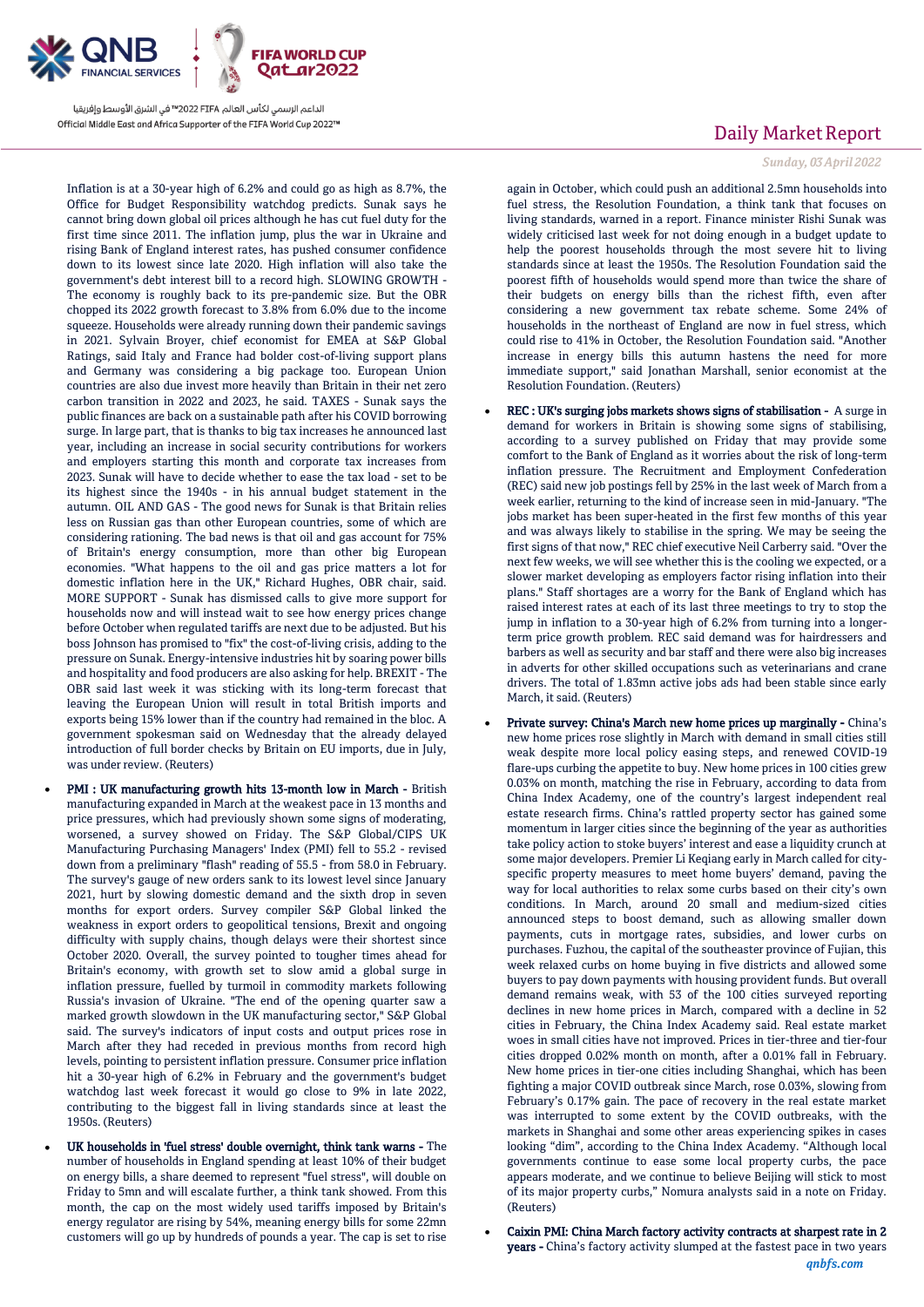

in March due to a local COVID-19 resurgence and economic fallout from the Ukraine war, a survey showed on Friday, strengthening the case of more policy support for the economy. The Caixin/Markit Manufacturing Purchasing Managers' Index (PMI) fell to 48.1 in March, indicating the steepest rate of contraction since February 2020, from 50.4 in the previous month. The 50-point index mark separates growth from contraction monthly. The deterioration in manufacturing conditions was broadly in line with the official PMI released on Thursday, which showed activity contracted at the quickest rate since October 2021. The privatesector Caixin survey focuses more on small firms in coastal regions compared with the official survey. "The average of the two (PMIs) is now under 50, and apart from the initial pandemic hit in 2020, is now at its lowest since February 2016," said Sheana Yue, China economist at Capital Economics. "Given the composition of the firms surveyed, the sharper reduction in the Caixin reading suggests the deterioration was more significant among smaller private firms and exporters." Demand also weakened markedly, both domestically and overseas. A sub-index for new orders declined at the sharpest rate since February 2020 when China grappled with the first wave of COVID-19 outbreaks, leading to a 6.8% contraction in gross domestic product in the first quarter of 2020. In particular, the decline in new export orders in March accelerated, as surveyed companies said the latest virus outbreaks in China, disruptions in shipping sector and greater market uncertainties from the Ukraine crisis led customers to cancel or suspend orders. Input cost inflation hit a five-month high, with several factories attributing higher prices to tight global supply chains, which was exacerbated by the war in Ukraine. The world's second-largest economy, which picked up pace in the first two months of year, is now at risk of slowing sharply as authorities restrict production and mobility in COVID-hit cities, including major economic centres like Shanghai and Shenzhen. That has slowed output growth with the sub-index for production at 46.4 in March, the lowest since February 2020. Government officials have vowed to roll out policies to stabilise the economy as downward economic pressure builds, a cabinet meeting said on Wednesday. The possibility of the People's Bank of China cutting reserve requirement ratios in April has risen as economic headwinds intensified, according to a state-run China Daily report, citing experts. One bright spot in the otherwise sluggish Caixin survey was the employment index, which expanded for the first time in eight months, as factories ramped up hiring after the Lunar New Year holiday. "The prospect of the war between Russia and Ukraine is uncertain, and the commodity market convulsed," said Wang Zhe, Senior Economist at Caixin Insight Group, in a statement accompanying the data release. (Reuters)

 PMI: Japan's March factory activity speeds up as COVID impact fades - Japan's manufacturing activity grew at a faster pace from the prior month in March as domestic demand got a lift from the waning impact of the coronavirus pandemic. Activity in the sector, however, saw a sharp decline in new export orders, as external demand suffered from pandemic curbs in China and Russia's war in Ukraine, which caused supply chain disruptions and price pressures to worsen. The final au Jibun Bank Japan Manufacturing Purchasing Managers' Index (PMI) rose to a seasonally adjusted 54.1 in March, up from a 53.2 flash reading and the previous month's final of 52.7. The reading meant manufacturing activity came in above the 50.0 threshold that separates contraction from expansion for the 14th straight month. "The Japanese manufacturing sector saw an improvement in operating conditions at the end of the first quarter," said Usamah Bhatti, economist IHS Markit, which compiles the survey. "New order inflows saw a quickening in growth, as firms recovered from the surge in COVID-19 cases at the start of the year." The PMI survey showed, however, that new export orders fell at the sharpest rate in 20 months, suggesting fewer stable conditions in overseas markets. The drop in export orders followed the reintroduction of coronavirus restrictions in parts of China and the Russia-Ukraine war, Bhatti said. Russia calls its action in Ukraine a "special operation". "Anecdotal evidence also linked the war to exacerbated price and supply pressures," Bhatti said. Manufacturers recorded the steepest rise in input prices since August 2008, the survey showed, following a rapid increase in the price of oil and other raw materials. Firms' optimism about output conditions for the 12 months ahead became slightly less positive on the downside overseas risks, while they also reported a deterioration in lead

## Daily Market Report

*Sunday, 03April 2022*

times amid material shortages. "There was a survey-record increase in stocks of inputs as firms sought to grow safety stocks and unused inputs accumulated due to shortages of critical components," Bhatti said. (Reuters)

### *Regional*

- GCC not at risk of food insecurity but inflation as Ukraine crisis disrupts supply - The ongoing war between Russia and Ukraine is creating major disruptions in global food supplies, creating fear of food insecurity and inflation in some countries heavily reliant on imports amidst rising energy costs. The two countries ranked among the top three global exporters of wheat, maize and sunflower oil, among others, according to a new paper by the Food and Agriculture Organization of the United Nations, or FAO. In addition, Russia is also one of the leading exporters of fertilizer, an essential material used in the farming business. These disruptions, combined with rising transportation costs due to energy prices hikes, could lead to food insecurity for many countries in the Arab region. "With the Ukraine crisis, we are getting challenged by constant changes in the availability of raw material used in finished (food) products," said Sasha Marashlian, managing director of Imagine FMCG, an international distributor covering the GCC markets. He said that countries exporting food commodities are now blocking or capping raw material exports. "This is translating into a lack of availability of certain products and a massive hike in food pricing due to supply and demand dynamics." (Bloomberg)
- Shura Council holds a symposium on joint policies of the GCC countries to implement Middle East Green Initiative – The Shura Council has organized a symposium virtually entitled "Common Policies of the Gulf Cooperation Council (GCC) for Arab States to implement the Middle East Green Initiative to counter the repercussions of climate change," with the participation of members from all the Shura councils and Houses of Representatives in the GCC member states, in addition to the Ministry of Energy and the National Center of Meteorology in the Kingdom. The symposium comes in line with what was presented by the heads of the Shura councils and Houses of Representatives in the GCC member states during their 15th meeting on the adoption of a proposal related to the joint policies of the GCC to implement the Middle East Green Initiative to confront the repercussions of climate change and in support of the efforts of the international community in confronting the main challenges related to the environment. (Bloomberg)
- Yoon Hopes for Swift Conclusion in S. Korea-GCC FTA Talks Presidentelect Yoon Suk Yeol said on Friday that he hopes South Korea and Middle Eastern countries will swiftly reach an agreement in talks for a free trade agreement that will pave the way for expanding bilateral cooperation. Yoon made the remarks during a meeting with ambassadors of six member states of the Gulf Cooperation Council -- the United Arab Emirates, Bahrain, Saudi Arabia, Oman, Qatar and Kuwait. In the meeting at the transition committee's office in central Seoul, Yoon pledged his support for high-level exchanges with the GCC member nations soon after his May 10 inauguration. South Korea and the GCC nations resumed FTA negotiations earlier this week after a 13-year hiatus. stressing the importance of the GCC nations in South Korea's diplomacy for the Middle East, Yoon pledged to expand cooperation with the countries in diverse areas of renewable energy, defense, agriculture, health, education and culture after his inauguration. (Bloomberg)
- Saudi Arabia Approves Project to Boost Competitiveness of Gulf Mining Sector - The Saudi government recently approved the unified general guiding principles for mining for the Gulf Cooperation Council (GCC) countries. The principles were adopted by the GCC Petroleum Cooperation Committee at its 36th meeting in November 2020. According to official information, the new procedure will boost the competitiveness of the mining sector in the GCC member states. The Kingdom has revealed that the country's mineral wealth is worth around 5tn Riyals (\$1.3tn), varying between phosphates, gold, copper, zinc, and rare minerals such as titanium and niobium. The information provided to Asharq Al-Awsat indicated that the unified general principles of mining aim at optimizing the exploitation of mineral wealth and achieving the highest added value in a way that contributes to sustainable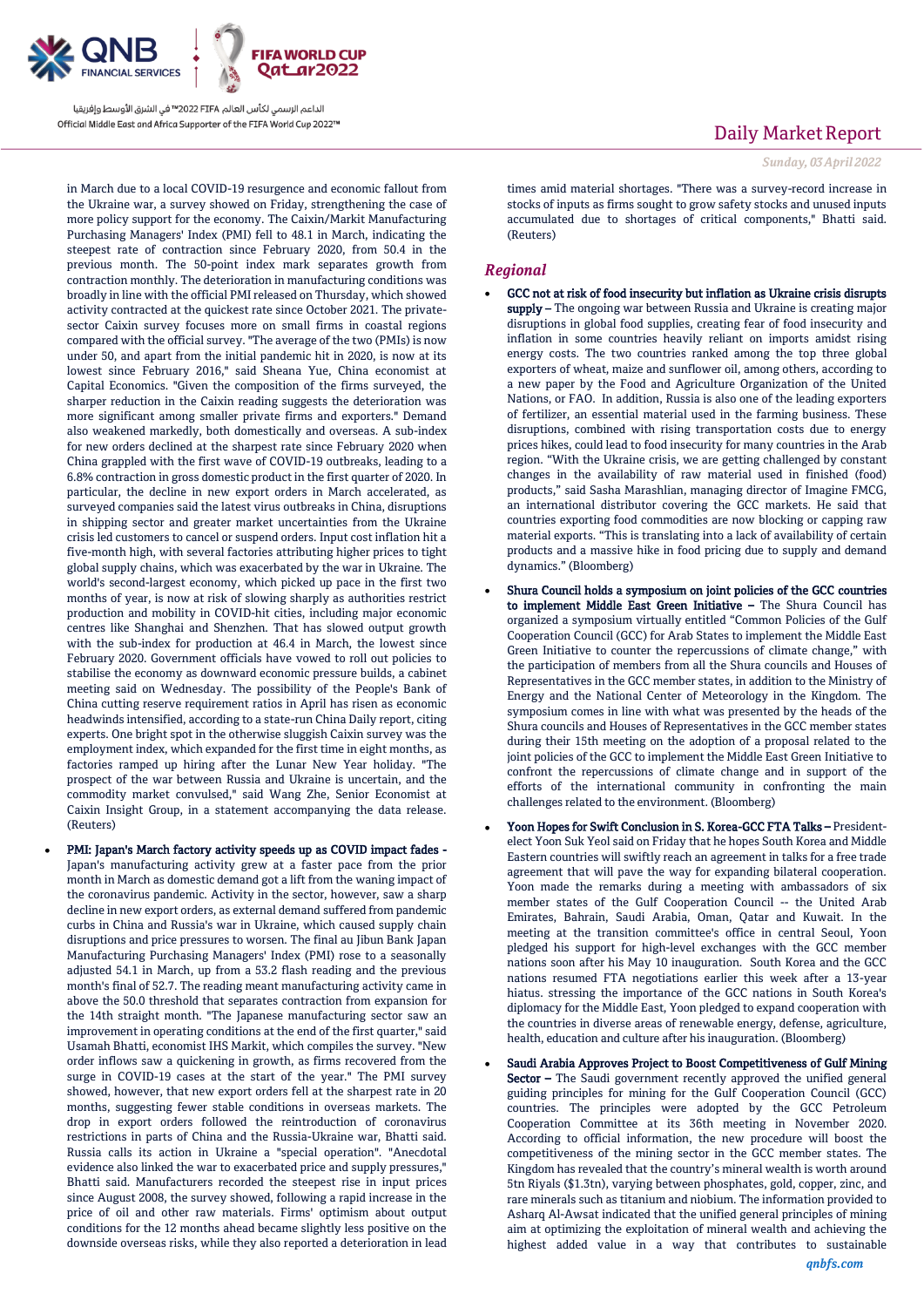

#### development, enhances cooperation and integration among the GCC states, encourages investments in the sector, and protects public safety and geological heritage. (Bloomberg)

- Saudi Aramco Further Tightens Its Ties to China Saudi Arabia's stateowned oil giant, Saudi Aramco, is looking at several further opportunities to expand its downstream dealings with China, according to recent comments from the company's chief executive officer, Amin Nasser. During the conference call to report the company's latest results, he stated: "We're currently working with a number of opportunities with Sinopec and are also exploring a good number of opportunities with other players in Asia - all for mainly highly integrated complexes with more than 50 percent liquid to chemical that would represent a huge growth opportunity." Any deals with Sinopec would augment the existing joint Saudi Arabia-China refining and petrochemical complex to be built in northeast China. The original deal for Saudi Aramco and China's North Industries Group (Norinco) and Panjin Sincen Group to build the US\$10 billion 300,000 barrels per day (bpd) integrated refining and petrochemical facility in Panjin city was signed in February 2019. Due to the ongoing negative financial effects on Saudi Arabia of its first disastrous Oil Price War from 2014 to 2016, as analyzed in-depth in in my new book on the global oil markets, the plans were shelved later that year. (Bloomberg)
- Saudi Arabia to localize key jobs in fun cities Minister of Human Resources and Social Development Eng. Ahmed Al-Rajhi announced on Thursday the ministry's decision to localize key jobs in fun cities and family recreational centers. "Hundred percent of jobs at fun cities at malls and 70 percent of jobs in permanent and seasonal fun cities as well as in family recreational centers will be Saudized effective from Sept. 23, 2022," the ministry said in a statement. Major jobs that are going to be Saudized at fun cities and recreational centers include branch manager, department manager, department supervisor, assistant branch manager, cash supervisor, customer service jobs, sales specialist, and marketing specialist. According to the minister's decision, some jobs will be exempted from Saudization. These include cleaning worker, loading and unloading worker, operators of specific games that require competence and specialized certificates. (Zawya)
- Saudi Arabia real GDP grows 6.7% in Q4 2021 Saudi Arabia's real Gross Domestic Product (GDP) grew by 6.7% in Q4 2021 compared to Q4 2020. This positive growth was to a large extent due to the increase in oil revenues (+10.9% YoY), said Al Rajhi Capital Research. The non-oil revenues also increased strongly by 5.1% YoY, while government activities expanded by 2.4% YoY, according to data issued by the General Authority for Statistics. The kingdom's non-oil exports growth for the month of January 2022 increased by 27.5% YoY, compared to the increase of 56.1% YoY in December 2021. Segment-wise: plastics & rubbers and chemical products rose +28.9% YoY and +44.4% YoY, respectively. (Zawya)
- Orascom Development Egypt chooses Dubai as the international headquarters for its sales around the world – The Egyptian Orascom Development Holding Company has chosen Dubai to become the center of the company's international operations and in the region, as a meeting point for more than 200 nationalities living on its territory, in addition to the UAE's leadership as the best real estate investment destination for residents in 2022. Omar Al-Hamamsi, CEO of the Egyptian Orascom Development Holding Company, confirmed in a press conference at the company's headquarters in Business Bay, yesterday, that Dubai will become a center for the company's international operations in the world and in the region, noting that the new headquarters in Dubai will allow us to manage our sales at the level of our cities. We have integrated and projects in 6 countries as a pivotal step, to become closer to our customers, by providing services with international standards in the Gulf Cooperation Council countries and the world, expecting the company to achieve many international contracts in the real estate sector. He pointed out that the new headquarters will manage the company's sales in real estate and tourism investment in 14 global destinations, in 7 countries: the UAE, Egypt, Oman, Morocco, Switzerland, the United Kingdom and Montenegro. (Bloomberg)

## Daily Market Report

*Sunday, 03April 2022*

- Dubai food trade grew 11% to \$15.5bn in 2021 Dubai Customs today revealed the emirate's external foodstuff trade in 2021 grew 11% to reach AED57bn, compared to AED51.4bn in 2020. According to the latest figures released by Dubai Customs, exports grew 11.3% to AED10.8bn from AED9.7bn in 2020, while re-exports went up by 10% to AED 7.9bn from AED 7.2bn, and imports rose 11 percent to AED38.2bn from AED34.4bn. (Zawya)
- UAE petrol prices increase for April Petrol prices in the UAE have increased by 50 fils per liter for April 2022, as compared to the previous month. This comes a month after prices rose above the Dh3-per-litre mark for the first time in March since the country liberalized oil prices in August 2015. (Zawya)
- UAE Ministry of Energy and Infrastructure discusses cooperation with US delegation – The Ministry of Energy and Infrastructure discussed, with a delegation from Broward County, Florida, visiting the UAE, ways of strengthening their cooperation in infrastructure, housing and transport. Their discussion took place during a meeting between Sheikh Nasser Al Qasimi, Assistant Under-Secretary for Infrastructure and Transport Regulation at the Ministry of Energy and Infrastructure, and Michael Udine, Mayor of Broward County, and his delegation. During the meeting, the US delegation was briefed about the UAE's efforts to promote partnerships between the public and private sectors in infrastructure, housing and transport. The two sides also discussed ways of consolidating their relevant cooperation and exchanging expertise. (Zawya)
- Israel and UAE finalise free trade deal Israel and the United Arab Emirates have concluded negotiations for a free trade agreement, Israel's Economy Ministry and the UAE foreign trade minister said on Friday after formally establishing ties in 2020. The UAE and Israel have between \$600mn and \$700mn in bilateral trade, UAE's economy minister Abdulla Bin Touq Al Marri said in September. The UAE and Israel formally established relations in 2020 as part of the U.S.-brokered Abraham Accords that also included Bahrain and Morocco. The latest agreement included 95% of traded products, which would be customs free, immediately or gradually, including food, agriculture and cosmetic products, as well as medical equipment and medicine, the Israeli Economy Ministry said in a statement. (Zawya)
- Dubai: Cultural sector employs over 100,000 creative talents, Sheikha **Latifa says –** Culture is more than just soft power and Dubai's creative sector has contributed to four percent of the Emirate's GDP, Sheikha Latifa bint Mohammed bin Rashid Al Maktoum, Chairperson of Dubai Culture and Arts Authority of UAE told the World Government Summit on Wednesday. "Culture is soft power… we are told. But I have to disagree. Culture is power. Social and economic power," said Sheikha Latifa, who is the daughter of His Highness Sheikh Mohammed bin Rashid Al Maktoum, Vice President and Prime Minister of UAE and Ruler of Dubai. (Zawya)
- Sharjah FDI Office showcases new, emerging investment opportunities at Investopia Investment Summit – Sharjah is positioned as an attractive destination for foreign and local investments amplifying the UAE's global competitiveness as one of the most preferred investment destinations in the world for foreign direct investments, said Mohamed Juma Al Musharrkh, CEO of Invest in Sharjah during a special session on the emirate during the inaugural Investopia global investment summit. "Sharjah is one of the most diversified emirates in the UAE and the region. Approximately 96 per cent of economic activity in the emirate now comes from non-oil sectors. This strong and diversified economy with six specialized free zones, flexible investment options and worldclass infrastructure and services are today propelling Sharjah's readiness for future growth," said Musharrkh. (Zawya)
- Expo 2020 Dubai: Oman's pavilion bags Gold Award The Sultanate of Oman's pavilion at Expo 2020 Dubai won the Gold Award for the best content. According to Oman News Agency (ONA), the Sultanate of Oman's pavilion at Expo 2020 Dubai won the Gold Award for the 'Best Pavilion Theme Content' category during the official awards ceremony for international participants. (Zawya)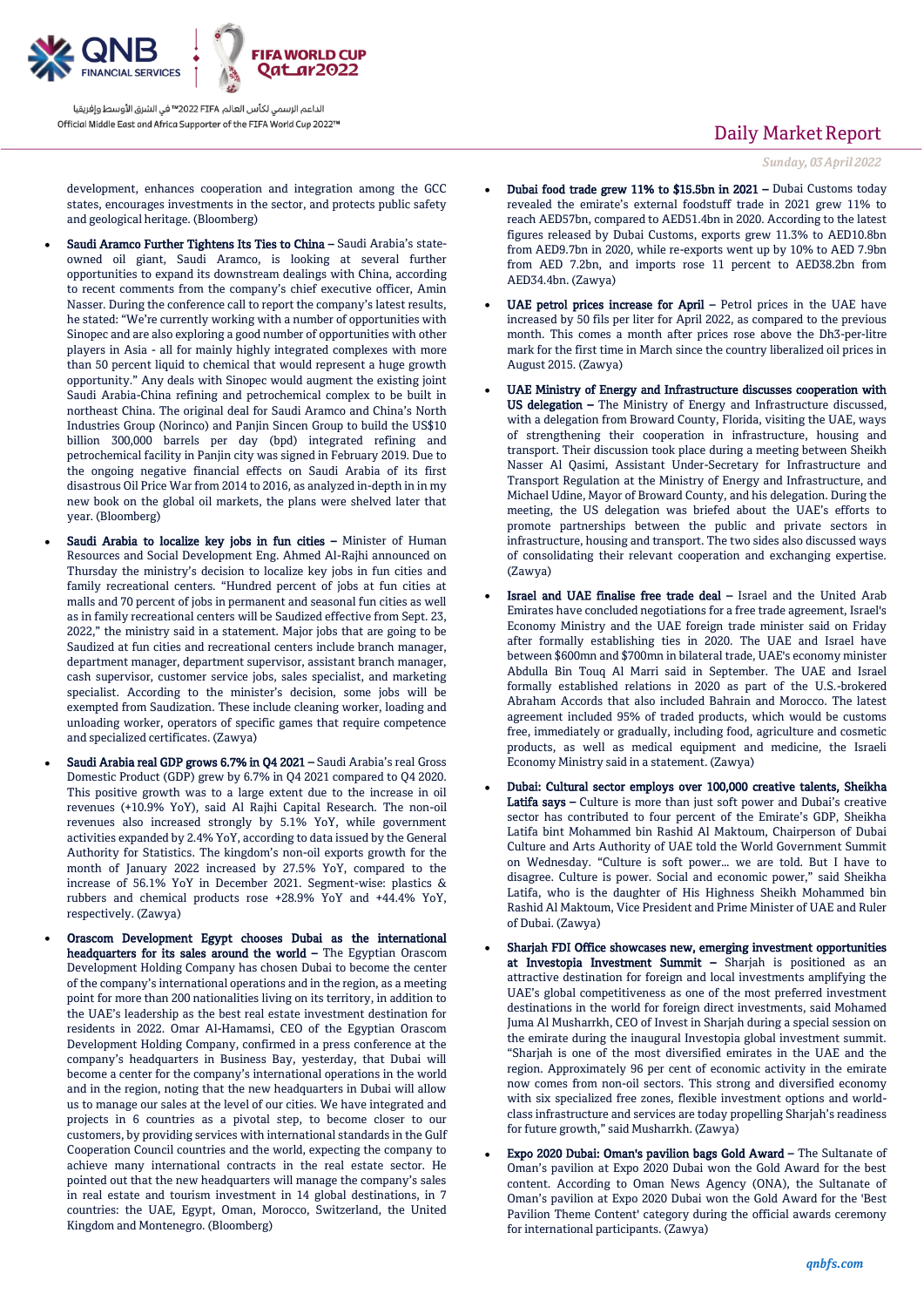

- Abu Dhabi Ports Group to set up auto hub in UAE The Abu Dhabi Ports Group, which is backed by the sovereign wealth fund ADQ, has partnered with a local business group to set up an automotive export and distribution hubs in KIZAD, its economic zones subsidiary. In a statement on Thursday, the logistics and trade group said it has tied up with UAE-based conglomerate Ghassan Aboud Group to set up what will be the region's largest auto hub. The partnership follows a similar one related to the setting up of a food logistics center in KIZAD, announced in February this year. The auto hub, designed to be a free zone, will bring together buyers, sellers, logistics services providers, etc. It will have dedicated areas for showrooms, storage, spare parts, workshops, test tracks, auction houses, and social and office spaces in addition to logistics services, government support, and commercial support services. (Zawya)
- Maktoum bin Mohammed meets with CEO of Moelis & Company HH Sheikh Maktoum bin Mohammed bin Rashid Al Maktoum, Deputy Ruler of Dubai, Deputy Prime Minister and Minister of Finance, today met with Ken Moelis, Founder, Chairman and CEO of Moelis & Company, a global independent investment bank, at the Ruler's court. They discussed the investment bank's plans to extend its reach and capabilities across the region out of its office located in the Dubai International Financial Centre. They also discussed the vast new opportunities for banking and financial companies emerging from the mega development projects being undertaken in the UAE and the rest of the region. Sheikh Maktoum said Dubai is constantly looking at new ways to enhance the supportive ecosystem, services and infrastructure it offers to global companies in the sector to enable them not only to develop their business in the country but also tap prospects in the fast-growing markets of the extended region and advance innovation. (Zawya)
- Boursa Kuwait concludes successful participation in AFCM conference Boursa Kuwait concluded its successful participation in the Arab Federation of Capital Markets (AFCM) annual conference entitled, "AFCM Annual Conference: Bahrain 2022", which was held in the Kingdom of Bahrain, on March 28 and 29, 2022. Regarded as the largest event for stock exchanges and capital markets in the Middle East, the AFCM annual conference is a distinguished platform that gathers leaders from across the Arab securities industry, to exchange ideas and visions on the most suitable means to provide key opportunities and the ideal environment to promote the growth of the Arabian capital market ecosystem, in addition to enhancing integration and liquidity among exchanges across the region. The conference seeks to bring the interests of the Arab capital markets to life on all levels, boosting cooperation and coordinating efforts to ultimately enhance liquidity and motivate companies to register, list and trade, in an effort to develop and enhance the region's capital markets. (Bloomberg)
- Work on \$20mn healthcare facility set to begin soon in Bahrain WORK on a first-of-its-kind healthcare facility in Bahrain, which will offer rehabilitation services to patients from across the region, will start in the coming months. The \$20mn state-of-the-art center is the latest project from the Kims Bahrain Healthcare (KBH) group. It will offer rehabilitative care for trauma patients and those who have undergone major surgeries, in partnership with the French healthcare group Clinea. The 10-storey purpose-built 110-bed facility will come up on a plot adjacent to the newly opened Kims Health Hospital (KHH) in Umm Al Hassam. It will also accommodate more than 30 outpatients a day. Kims Healthcare Group chief executive Dr Sheriff Sahadulla revealed the details as he spoke to the GDN yesterday on the sidelines of a Press conference held at the KBH. (Bloomberg)
- Bahrain's real GDP grows 4.3% in Q4, says report Bahrain's GDP grew by 4.29% at real prices and 18.44% at current prices in the Q4 of 2021, according to national accounts estimates issued by the Information & eGovernment Authority (iGA). The report, which shows the growth of both the oil and non-oil sectors, revealed that the oil sector grew by 4.67% at constant prices and 64.15% at current prices, reflecting the rise in fuel prices. The non-oil sector recorded a growth of 4.21% at constant prices and 12.99% at current prices from Q4 of last year, stated the iGA report. Economic sectors for Q4 2021, compared to the corresponding quarter of 2020, showed evident recovery from the pandemic in hotel

### Daily Market Report

*Sunday, 03April 2022*

and restaurant activity, which recorded an increase of 31.66% in constant prices and 39.82% at current prices. (Zawya)

- NBB highlights achievements at investors meeting in Bahrain National Bank of Bahrain (NBB) Group's achievements for the full year 2021 were highlighted during the quarterly investors meeting. The meeting discussed the group's financial results as well as ESG accomplishments, showcasing the bank's performance and initiatives undertaken throughout the same time period. Jean-Christophe Durand, chief executive; Russell Bennett, group chief financial officer, and Abdulrahim Abdulhameed, group senior associate and sustainability officer represented the NBB group as speakers, while Hisham Abu Alfateh, head of corporate communications at NBB, acted as moderator of the meeting. (Zawya)
- Bahrain's iGA highlights digital transformation at WGS Bahrain's Information & eGovernment Authority (iGA) highlighted some of the Kingdom's digital transformation successes at the recent World Government Summit 2022 held on the sidelines of Expo 2020 Dubai. The iGA delegation was led by Chief Executive Mohammed Ali Al Qaed and included Deputy CE for Electronic Transformation, Dr. Zakariya Ahmed Alkhaja, Hesham Al Hashemi, iGA Government Systems Support & Maintenance Director, Abdulla Al Jowder eService & Channel Development Director, Ahmed Ibrahim Al Arabi, Chief, Strategic Planning, and and Chief, IT Policies & Standard, Ibrahim Yousef Al Mahmoud. They participated in sessions and workshops on advanced infrastructure and ICT capacity and skills-building, among other topics. Al Qaed took part in an Arab Government Administration Forum, entitled 'Are We Ready for the Digital Leap?' during which he highlighted the many factors that contributed to Bahrain's successful digital transformation, which benefits from a clear strategic vision, and set of policies and standards, as well as the support of the Kingdom's senior leadership, represented by His Majesty King Hamad bin Isa Al Khalifa, and His Royal Highness the Crown Prince and Prime Minister, Prince Salman bin Hamad Al Khalifa. (Zawya)
- Oman set to reduce public debt, repay loans by the end of April The Government is set to repay loans worth OMR2.85bn and reduce its public debt to OMR 19.46bn by the end of April 2022. The Ministry of Finance announced this as part of the Debt Management Strategy on Thursday. Other highlights: 1. Repaid loans of OMR 1.49bn as of end-March 2022, including repayment of a loan worth OMR 850mn prior to maturity. 2. Loans being repaid OMR 1.36bn by the end of April 2022. 3. Replacing high-cost loans of OMR 1.55bn. 4. Signing of a loan agreement in March 2022 in which 26 financial institutions participated and it was oversubscribed at 150%. In addition, the Government plans to utilize the surplus arising from higher oil prices for: A: Enhancing development spending to stimulate economic growth and support development projects. B: Reducing fiscal deficit. C: Minimizing cost and risks of debt portfolio. D: Repaying part of public debt (Zawya)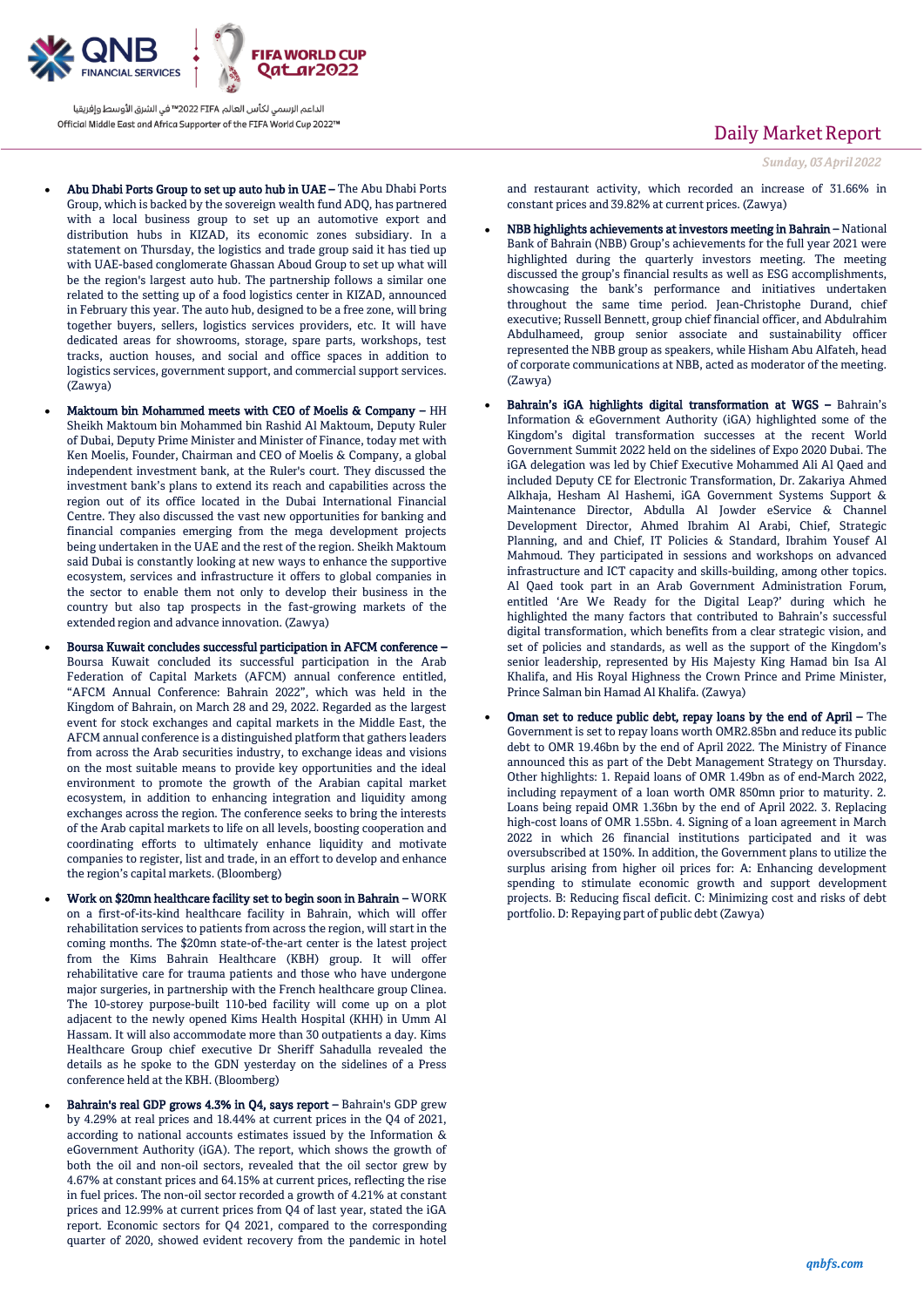

# Daily Market Report

*Sunday, 03April 2022*

### *Rebased Performance*



0.4% (0.2%) 0.1% 0.6% 0.1% (0.2%) 0.3% (0.3%) 0.0% 0.3% 0.6% 0.9% Saudi Arabia Qatar Kuwait Bahrain Oman Abu Dhabi Dubai

*Daily Index Performance*

*Source: Bloomberg*

*Source: Bloomberg*

| <b>Asset/Currency Performance</b>    | Close (\$) | 1D%   | WTD%   | YTD%  |
|--------------------------------------|------------|-------|--------|-------|
| Gold/Ounce                           | 1,925.68   | (0.6) | (1.7)  | (0.6) |
| Silver/Ounce                         | 24.63      | (0.7) | (3.5)  | (0.7) |
| Crude Oil (Brent)/Barrel (FM Future) | 104.39     | (3.3) | (13.5) | (3.3) |
| Crude Oil (WTI)/Barrel (FM Future)   | 99.27      | (1.0) | (12.8) | (1.0) |
| Natural Gas (Henry Hub)/MMBtu        | 5.39       | (1.8) | (1.1)  | (1.8) |
| LPG Propane (Arab Gulf)/Ton          | 137.13     | (2.6) | (8.1)  | (2.6) |
| LPG Butane (Arab Gulf)/Ton           | 147.25     | (6.8) | (14.9) | (6.8) |
| Euro                                 | 1.10       | (0.2) | 0.5    | (0.2) |
| Yen                                  | 122.52     | 0.7   | 0.4    | 0.7   |
| GBP                                  | 1.31       | (0.2) | (0.5)  | (0.2) |
| <b>CHF</b>                           | 1.08       | (0.3) | 0.5    | (0.3) |
| <b>AUD</b>                           | 0.75       | 0.2   | (0.3)  | 0.2   |
| <b>USD Index</b>                     | 98.63      | 0.3   | (0.2)  | 0.3   |
| <b>RUB</b>                           | 118.69     | 0.0   | 0.0    | 0.0   |
| <b>BRL</b>                           | 0.21       | 1.8   | 1.8    | 1.8   |
| Source: Bloomberg                    |            |       |        |       |

| <b>Global Indices Performance</b> | <b>Close</b> | 1D%*  | WTD%* | YTD%*  |
|-----------------------------------|--------------|-------|-------|--------|
| <b>MSCI</b> World Index           | 3,057.07     | 0.1   | 0.3   | (5.4)  |
| DJ Industrial                     | 34,818.27    | 0.4   | (0.1) | (4.2)  |
| <b>S&amp;P 500</b>                | 4,545.86     | 0.3   | 0.1   | (4.6)  |
| NASDAQ 100                        | 14,261.50    | 0.3   | 0.7   | (8.8)  |
| STOXX 600                         | 458.34       | 0.2   | 1.5   | (8.9)  |
| <b>DAX</b>                        | 14,446.48    | (0.2) | 1.4   | (11.3) |
| <b>FTSE 100</b>                   | 7,537.90     | 0.0   | 0.0   | (1.2)  |
| <b>CAC 40</b>                     | 6,684.31     | (0.0) | 2.4   | (9.4)  |
| Nikkei                            | 27,665.98    | (1.4) | (2.1) | (9.7)  |
| <b>MSCIEM</b>                     | 1,145.85     | 0.4   | 1.9   | (7.0)  |
| <b>SHANGHAI SE Composite</b>      | 3,282.72     | 0.6   | 2.2   | (9.9)  |
| <b>HANG SENG</b>                  | 22,039.55    | 0.2   | 2.9   | (6.2)  |
| <b>BSE SENSEX</b>                 | 59,276.69    | 1.2   | 3.8   | (0.2)  |
| Bovespa                           | 1,21,570.15  | 1.9   | 3.6   | 37.1   |
| <b>RTS</b>                        | 1,033.58     | 1.2   | 24.6  | (35.2) |

*Source: Bloomberg (\*\$ adjusted returns)*